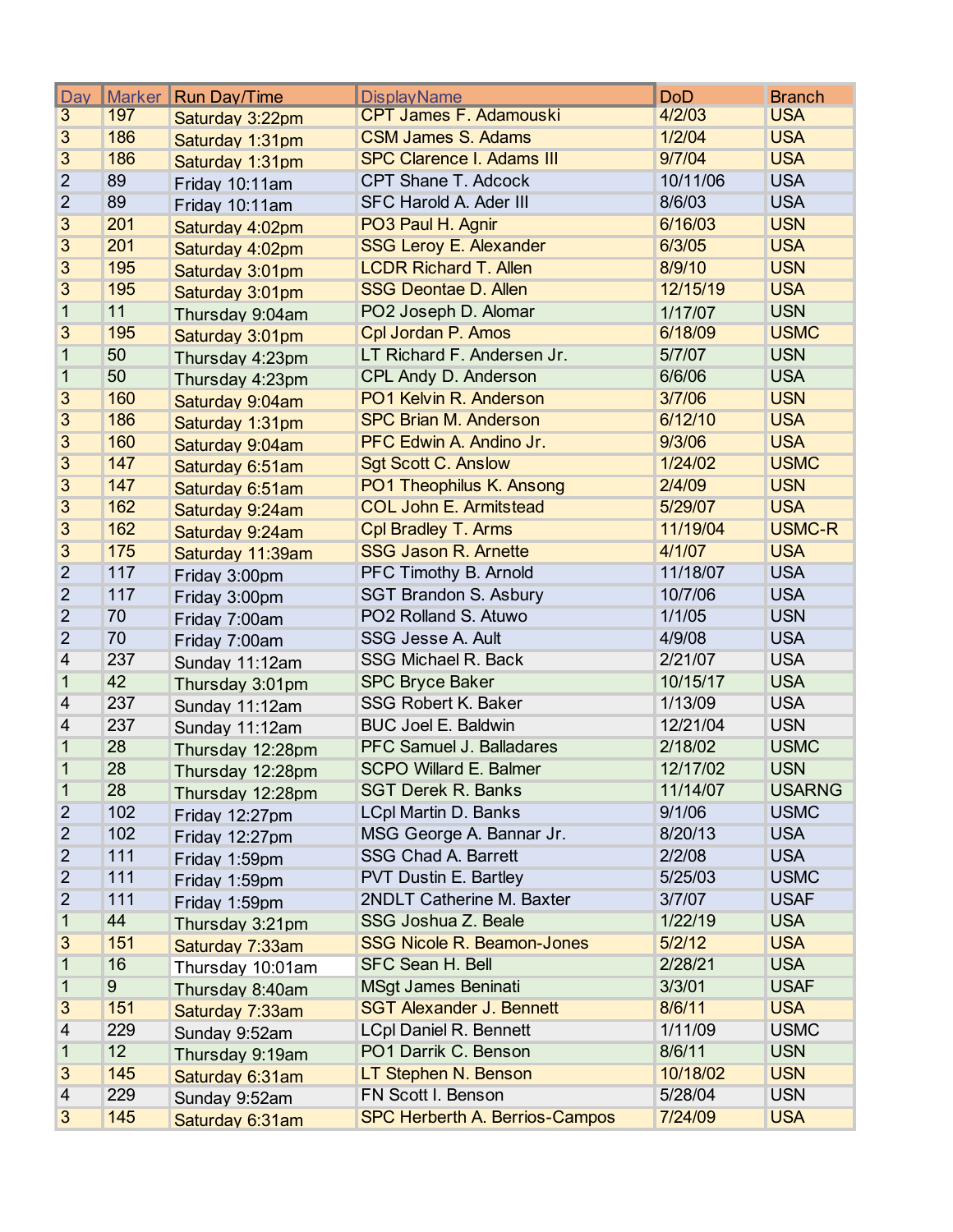| 1                        | 38              | Thursday 2:09pm  | LT Ryan K. Betton                 | 8/15/07  | <b>USN</b>    |
|--------------------------|-----------------|------------------|-----------------------------------|----------|---------------|
| 1                        | 31              | Thursday 12:58pm | <b>AE2 Daniel R. Biddle</b>       | 10/3/95  | <b>USN</b>    |
| 1                        | 12              | Thursday 9:19am  | <b>SOC Brian R. Bill</b>          | 8/6/11   | <b>USN</b>    |
| 1                        | 38              | Thursday 2:09pm  | <b>SGT Robert J. Billings</b>     | 10/13/12 | <b>USA</b>    |
| 1                        | 32              | Thursday 1:08pm  | PFC Tramaine J. Billingsley       | 10/14/10 | <b>USA</b>    |
| $\overline{2}$           | 94              | Friday 11:03am   | <b>SGT Tracy R. Birkman</b>       | 1/25/08  | <b>USA</b>    |
| 1                        | 36              | Thursday 1:48pm  | SPC Steven J. Bishop              | 3/13/10  | <b>USA</b>    |
| 1                        | 36              | Thursday 1:48pm  | <b>LCDR Rock E. Blais</b>         | 8/30/01  | <b>USN</b>    |
| 1                        | 9               | Thursday 8:40am  | SSgt Paul J. Blancato             | 3/3/01   | <b>USAF</b>   |
| $\overline{\mathcal{A}}$ | 227             | Sunday 9:32am    | CSM James D. Blankenbecler        | 10/1/03  | <b>USA</b>    |
| $\mathbf{1}$             | 9               | Thursday 8:40am  | <b>TSgt Ernest Blawas</b>         | 3/3/01   | <b>USAF</b>   |
| 4                        | 227             | Sunday 9:32am    | SPC Joe T. Blevins                | 6/15/10  | <b>USA</b>    |
| $\overline{2}$           | 92              | Friday 10:43am   | PO3 Nicholas A. Bockrath          | 5/2/02   | <b>USN</b>    |
| $\overline{2}$           | 92              | Friday 10:43am   | SSG Darryl D. Booker              | 1/20/07  | <b>USA</b>    |
| 4                        | 234             | Sunday 10:42am   | <b>COL Canfield D. Boone</b>      | 9/11/01  | <b>USA</b>    |
| 1                        | $6\phantom{1}$  | Thursday 8:03am  | 1stLt Joshua L. Booth             | 10/17/06 | <b>USMC</b>   |
| 1                        | 11              | Thursday 9:04am  | <b>HMC Matthew J. Bourgeois</b>   | 3/28/02  | <b>USN</b>    |
| 3                        | 161             | Saturday 9:14am  | Cpl Jonathan W. Bowling           | 1/26/05  | <b>USMC-R</b> |
| $\mathbf 1$              | 46              | Thursday 3:42pm  | SPC Joshua E. Bredlau             | 8/23/09  | <b>USA</b>    |
| 3                        | 192             | Saturday 2:31pm  | <b>MSgt Darnell E. Breeden</b>    | 3/12/10  | <b>USAF</b>   |
| 1                        | 9               | Thursday 8:40am  | <b>SSgt Andrew H. Bridges</b>     | 3/3/01   | <b>VAANG</b>  |
| 1                        | 11              | Thursday 9:04am  | SOC Adam L. Brown                 | 3/18/10  | <b>USN</b>    |
| 1                        | 29              | Thursday 12:38pm | <b>LCpl Kyle W. Brown</b>         | 1/7/06   | <b>USMC</b>   |
| 1                        | 29              | Thursday 12:38pm | PFC Luke J. Brown                 | 7/20/08  | <b>USA</b>    |
| 3                        | 156             | Saturday 8:23am  | <b>TSGT John W. Brown</b>         | 8/6/11   | <b>USAF</b>   |
| 3                        | 192             | Saturday 2:31pm  | <b>CAPT David M. Brown</b>        | 2/1/03   | <b>USN</b>    |
| 3                        | 192             | Saturday 2:31pm  | <b>LCpl Demarkus D. Brown</b>     | 11/19/04 | <b>USMC</b>   |
| $\overline{\mathcal{A}}$ | 225             | Sunday 9:12am    | 1LT Thomas J. Brown               | 9/23/08  | <b>USA</b>    |
| 4                        | 225             | Sunday 9:12am    | <b>SFC Salaam Brown</b>           | 8/28/10  | <b>USA</b>    |
| 4                        | 231             | Sunday 10:12am   | MajGen Joseph D. Brown            | 4/19/13  | <b>USAF</b>   |
| 1                        | 38              | Thursday 2:09pm  | DC3 Nathan B. Bruchenthal         | 4/25/04  | <b>USCG</b>   |
| 3                        | 202             | Saturday 4:12pm  | PFC Joshua E. Bryant              | 11/30/04 | <b>USMC</b>   |
| 4                        | 231             | Sunday 10:12am   | SGT Jack Bryant Jr.               | 11/20/04 | <b>USA</b>    |
| $\overline{2}$           | 74              | Friday 7:41am    | <b>LCpl Daniel S. Bubb</b>        | 10/17/05 | <b>USMC</b>   |
| 3                        | 202             | Saturday 4:12pm  | <b>PFC James M. Bullion</b>       | 10/18/05 | <b>USMC</b>   |
| 1                        | 9               | Thursday 8:40am  | <b>MSgt Eric G. Bulman</b>        | 3/3/01   | <b>USAF</b>   |
| 4                        | 235             | Sunday 10:52am   | SN Raymond M. Burke               | 11/25/01 | <b>USN</b>    |
| $\overline{2}$           | 119             | Friday 3:21pm    | SCPO Gregory L. Burns             | 4/1/09   | <b>USN</b>    |
| 2                        | 119             | Friday 3:21pm    | PV1 Joshua H. Bush                | 11/17/05 | <b>USA</b>    |
| 1                        | 25              | Thursday 11:57am | <b>TSGT William R. Byrd</b>       | 8/14/16  | <b>USAF</b>   |
| 1                        | 8               | Thursday 8:25am  | <b>SFC Christopher F. Cabacoy</b> | 7/5/10   | <b>USA</b>    |
| 3                        | 209             | Saturday 5:22pm  | PO1 Marc E. Cable                 | 4/23/07  | <b>USN</b>    |
| 3                        | 209             | Saturday 5:22pm  | SSgt Nicanor L. Caboteja Jr.      | 3/8/10   | <b>USMC</b>   |
| 4                        | 235             | Sunday 10:52am   | PFC Leonel U. Cabrera             | 11/12/03 | <b>USA</b>    |
| 4                        | 235             | Sunday 10:52am   | SFC Jose O. Calderon-Olmedo       | 9/11/01  | <b>USA</b>    |
| $\overline{2}$           | 119             | Friday 3:21pm    | <b>CPL Eric T. Caldwell</b>       | 1/7/07   | <b>USA</b>    |
| 3                        | 209             | Saturday 5:22pm  | <b>Sgt Sean T. Callahan</b>       | 4/23/11  | <b>USMC</b>   |
| $\mathbf{1}$             | 12 <sub>2</sub> | Thursday 9:19am  | SO1 Christopher G. Campbell       | 8/6/11   | <b>USN</b>    |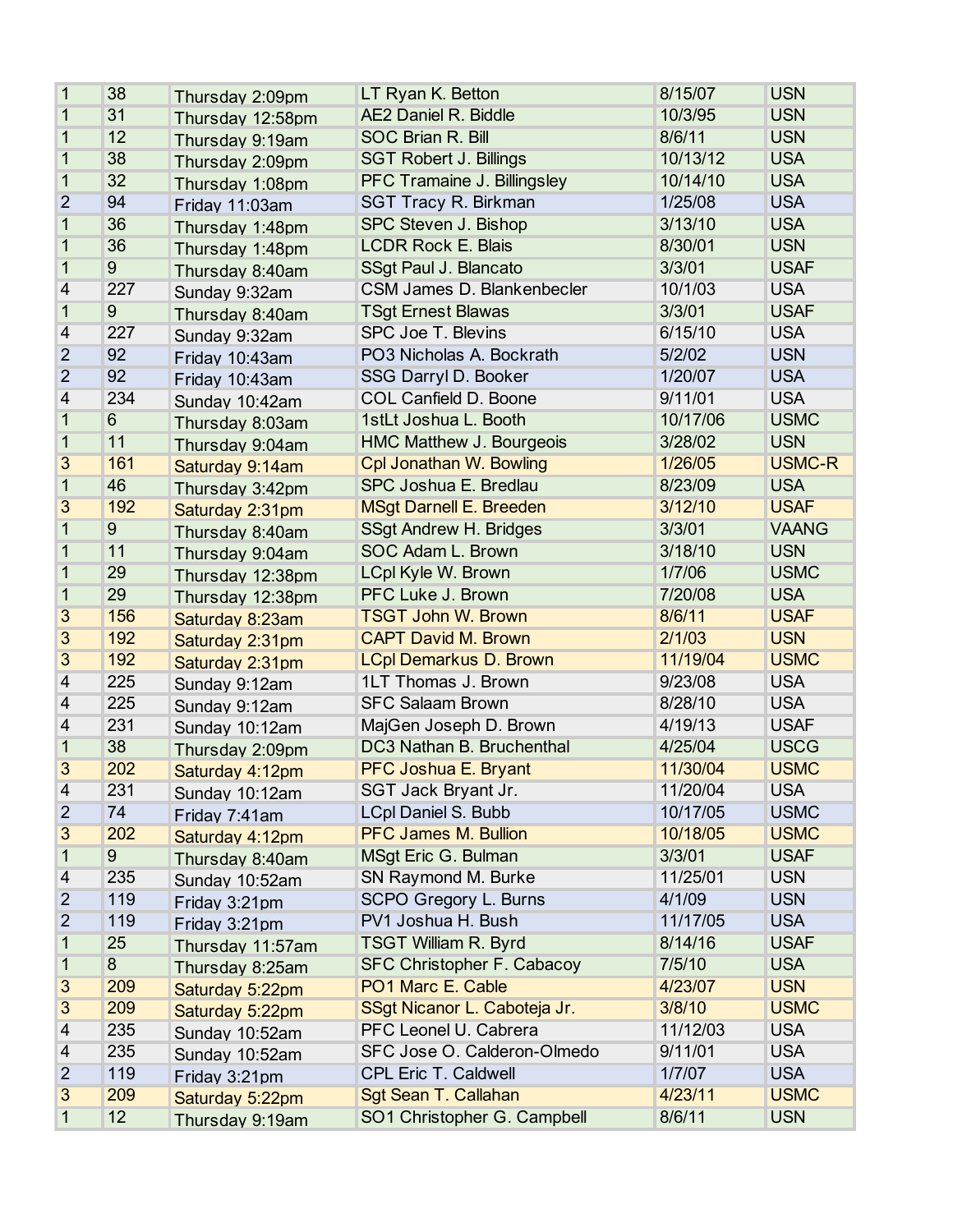| $\overline{2}$ | 77             | Friday 8:11am    | CPL Anthony D. Campbell         | 6/20/03  | <b>USA</b>    |
|----------------|----------------|------------------|---------------------------------|----------|---------------|
| $\overline{2}$ | 77             | Friday 8:11am    | PFC Michael M. Carey            | 5/18/04  | <b>USMC</b>   |
| 1              | 11             | Thursday 9:04am  | CPO Mark T. Carter              | 12/11/07 | <b>USN</b>    |
| $\overline{2}$ | 120            | Friday 3:31pm    | <b>WO4 David R. Carter</b>      | 8/6/11   | <b>USARNG</b> |
| 4              | 223            | Sunday 8:51am    | <b>SFC Doswell D. Carter</b>    | 10/21/07 | <b>USA</b>    |
| $\overline{2}$ | 95             | Friday 11:13am   | 1LT Donald C. Carwile           | 8/15/08  | <b>USA</b>    |
| $\overline{2}$ | 95             | Friday 11:13am   | <b>LCDR David E. Casher</b>     | 5/29/01  | <b>USN</b>    |
| 1              | 3              | Thursday 7:32am  | <b>SGT Kenith Casica</b>        | 12/10/05 | <b>USA</b>    |
| 1              | 16             | Thursday 10:01am | SGT Abdou L. Cason              | 5/10/14  | <b>USA</b>    |
| $\overline{2}$ | 121            | Friday 3:41pm    | CPT Michael P. Cassidy          | 6/17/10  | <b>USA</b>    |
| $\overline{2}$ | 93             | Friday 10:53am   | <b>SGT Forrest D. Cauthorn</b>  | 4/5/07   | <b>USA</b>    |
| $\overline{2}$ | 95             | Friday 11:13am   | PO1 James R. Cavin              | 3/27/01  | <b>USN</b>    |
| $\overline{2}$ | 95             | Friday 11:13am   | <b>SGT Jack W. Chaffee</b>      | 6/1/20   | <b>USA</b>    |
| 1              | 25             | Thursday 11:57am | <b>SGT David J. Chambers</b>    | 1/16/13  | <b>USA</b>    |
| 1              | 26             | Thursday 12:07pm | A1C Leebernard E. Chavis        | 10/14/06 | <b>USAF</b>   |
| $\overline{2}$ | 93             | Friday 10:53am   | <b>SGT Jason T. Chavis</b>      | 6/5/11   | <b>USA</b>    |
| 1              | 11             | Thursday 9:04am  | PO1 Nicolas D. Checque          | 12/8/12  | <b>USN</b>    |
| $\overline{3}$ | 208            | Saturday 5:12pm  | <b>SSG Craig W. Cherry</b>      | 8/7/04   | <b>USARNG</b> |
| 1              | 8              | Thursday 8:25am  | <b>LCpl Cody S. Childers</b>    | 8/20/10  | <b>USMC</b>   |
| 1              | $\overline{4}$ | Thursday 7:43am  | <b>SGT James M. Ciccone</b>     | 11/26/12 | <b>USA</b>    |
| 1              | 10             | Thursday 8:51am  | <b>CM2 Kevin E. Clark</b>       | 9/10/05  | <b>USN</b>    |
| $\overline{2}$ | 72             | Friday 7:21am    | GySgt Theodore Clark, Jr.       | 8/4/05   | <b>USMC</b>   |
| $\overline{2}$ | 72             | Friday 7:21am    | SFC Reginald L. Clarke          | 8/21/05  | <b>USA</b>    |
| $\overline{2}$ | 72             | Friday 7:21am    | SSG Stephen J. Clatterbuck Jr.  | 7/4/04   | <b>USA</b>    |
| $\overline{2}$ | 86             | Friday 9:41am    | SSgt Jeffery T. Cleveland       | 7/8/04   | <b>USMC</b>   |
| 1              | 19             | Thursday 10:35am | PO2 Kenneth E. Clodfelter       | 10/12/00 | <b>USN</b>    |
| $\overline{3}$ | 204            | Saturday 4:32pm  | SSG Jesse G. Clowers Jr.        | 8/12/07  | <b>USA</b>    |
| $\overline{3}$ | 204            | Saturday 4:32pm  | PO2 Travis L. Cole              | 10/13/15 | <b>USN</b>    |
| $\overline{2}$ | 86             | Friday 9:41am    | A1C Michael O. Coleman          | 2/12/05  | <b>USAF</b>   |
| $\overline{2}$ | 86             | Friday 9:41am    | SFC Keith B. Coleman            | 2/20/20  | <b>USA</b>    |
| $\overline{2}$ | 86             | Friday 9:41am    | SPC Bradley S. Coleman          | 10/29/08 | <b>USA</b>    |
| $\mathbf{1}$   | 1              | Thursday 7:12am  | <b>AWS3 Brian A. Collins</b>    | 1/8/14   | <b>USN</b>    |
| 1              | 14             | Thursday 9:40am  | SOC David M. Collins            | 3/12/14  | <b>USN</b>    |
| 4              | 239            | Sunday 11:32am   | <b>CPL Matthew A. Commons</b>   | 3/4/02   | <b>USA</b>    |
| 4              | 239            | Sunday 11:32am   | Cpl Pedro V. V. Conceicao       | 2/12/12  | <b>USMC</b>   |
| 1              | 24             | Thursday 11:47am | <b>SGT Timothy J. Conrad</b>    | 2/23/12  | <b>USA</b>    |
| 4              | 238            | Sunday 11:22am   | PV1 Benjamin W. Cooke           | 4/10/08  | <b>USA</b>    |
| 3              | 173            | Saturday 11:17am | <b>SSG Gregory T. Copes</b>     | 8/17/12  | <b>USA</b>    |
| 1              | 19             | Thursday 10:35am | <b>ETC Richard D. Costelow</b>  | 10/12/00 | <b>USN</b>    |
| 4              | 230            | Sunday 10:02am   | <b>LCpl Niall W. Coti-Sears</b> | 6/23/12  | <b>USMC</b>   |
| 3              | 159            | Saturday 8:54am  | 2LT Leonard M. Cowherd Jr.      | 5/16/04  | <b>USA</b>    |
| $\overline{2}$ | 122            | Friday 3:51pm    | SSG Heathe N. Craig             | 6/21/06  | <b>USA</b>    |
| 1              | $\overline{9}$ | Thursday 8:40am  | SSgt Paul E. Cramer             | 3/3/01   | <b>USAF</b>   |
| 4              | 222            | Sunday 8:41am    | SCPO Jeremy A. Crow             | 2/15/10  | <b>USN</b>    |
| 3              | 172            | Saturday 11:05am | <b>MAJ Michael E. Crowell</b>   | 10/21/04 | <b>USA</b>    |
| 3              | 172            | Saturday 11:05am | A1C Zachary R. Cuddeback        | 3/2/11   | <b>USAF</b>   |
| 3              | 172            | Saturday 11:05am | <b>SSgt Eric D. Curles</b>      | 11/9/03  | <b>USAF</b>   |
| $\overline{2}$ | 98             | Friday 11:44am   | SPC Sean R. Cutsforth           | 12/15/10 | <b>USA</b>    |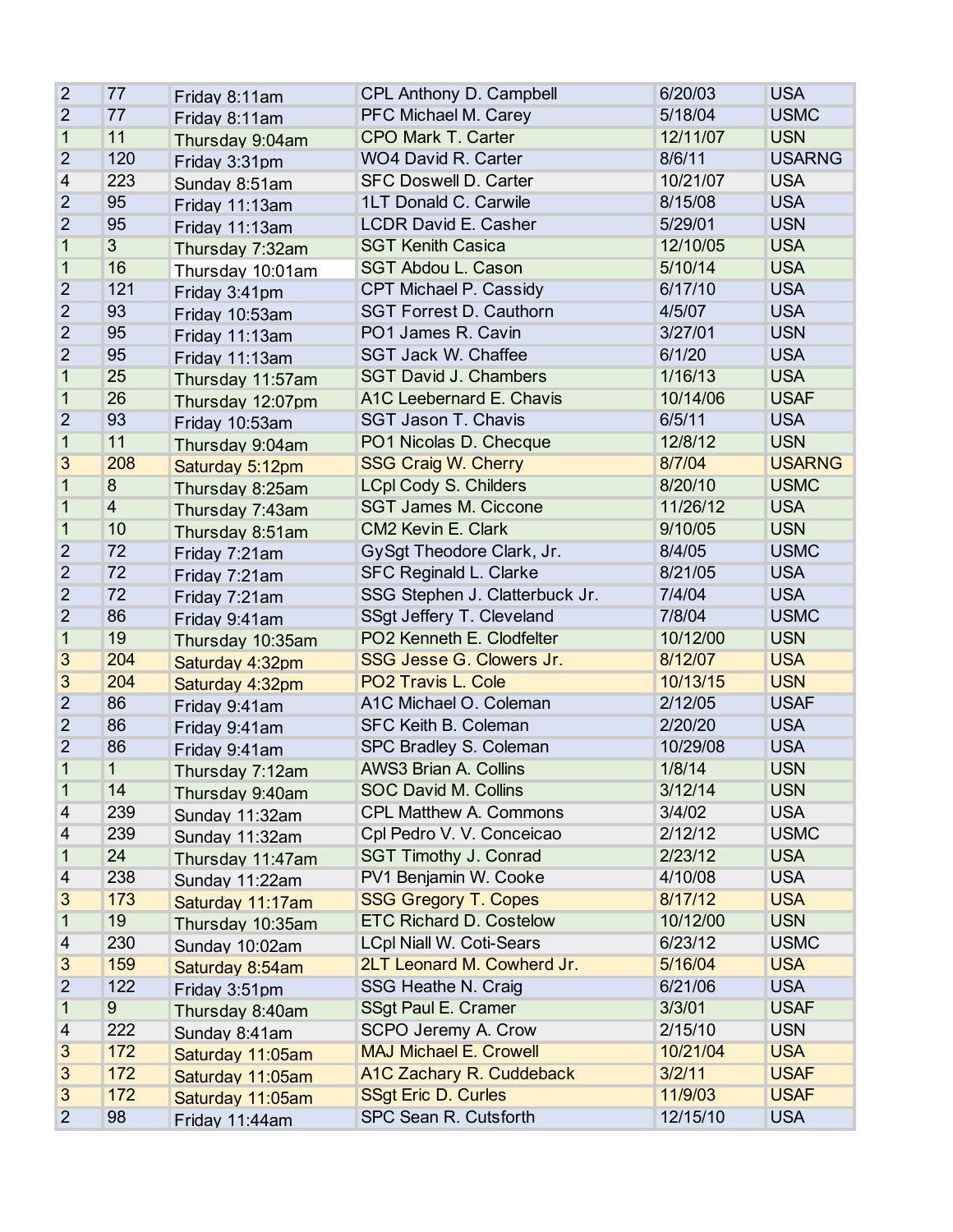| 3              | 195             | Saturday 3:01pm  | Capt Brandon L. Cyr            | 4/27/13  | <b>USAF</b> |
|----------------|-----------------|------------------|--------------------------------|----------|-------------|
| $\overline{2}$ | 118             | Friday 3:10pm    | SSgt Benjamin A. Dabney        | 12/11/06 | <b>USAF</b> |
| $\overline{2}$ | 118             | Friday 3:10pm    | HM1 Shaun L. Dale              | 5/25/03  | <b>USN</b>  |
| $\overline{2}$ | 118             | Friday 3:10pm    | PFC Saije A. Daniel            | 6/2/19   | <b>USA</b>  |
| $\overline{2}$ | 122             | Friday 3:51pm    | <b>SGT Marion Darby</b>        | 11/18/00 | <b>USA</b>  |
| $\overline{2}$ | 122             | Friday 3:51pm    | CPO Paul J. Darga              | 8/22/06  | <b>USN</b>  |
| 1              | $\overline{4}$  | Thursday 7:43am  | PO1 Steven P. Daugherty        | 7/6/07   | <b>USN</b>  |
| 1              | 17              | Thursday 10:11am | <b>GSM1 Scott B. Davis</b>     | 10/12/02 | <b>USN</b>  |
| 3              | 166             | Saturday 10:04am | <b>SFC Harry L. Davis</b>      | 3/1/19   | <b>USA</b>  |
| 3              | 166             | Saturday 10:04am | <b>SPC Steven A. Davis</b>     | 7/4/07   | <b>USA</b>  |
| $\mathbf{1}$   | 12              | Thursday 9:19am  | IT1 Jared W. Day               | 8/6/11   | <b>USN</b>  |
| 3              | 197             | Saturday 3:22pm  | WO1 Israel L. Day              | 9/14/12  | <b>USA</b>  |
| 3              | 197             | Saturday 3:22pm  | <b>SCPO Scott C. Dayton</b>    | 11/24/16 | <b>USN</b>  |
| 3              | 197             | Saturday 3:22pm  | <b>MSG James T. Decker</b>     | 8/22/11  | <b>USA</b>  |
| $\overline{2}$ | 109             | Friday 1:39pm    | PVT Jason L. Deibler           | 5/4/03   | <b>USA</b>  |
| $\overline{2}$ | 109             | Friday 1:39pm    | PFC Jorge C. Delgado Jr.       | 2/18/02  | <b>USMC</b> |
| 4              | 241             | Sunday 11:52pm   | <b>LCpl Tenzin Dengkhim</b>    | 4/2/05   | <b>USMC</b> |
| $\overline{2}$ | 109             | Friday 1:39pm    | MAJ Jay J. Deshazo             | 10/25/10 | <b>USA</b>  |
| 1              | 11              | Thursday 9:04am  | <b>GM2 Danny P. Dietz</b>      | 6/28/05  | <b>USN</b>  |
| 4              | 233             | Sunday 10:32am   | <b>SGT Jessica M. Dietz</b>    | 5/19/02  | <b>USA</b>  |
| $\overline{1}$ | $\overline{4}$  | Thursday 7:43am  | SPC Jeremy M. Dimaranan        | 6/16/04  | USA-R       |
| 4              | 233             | Sunday 10:32am   | TSgt Mark L. Dodson            | 8/25/03  | <b>USAF</b> |
| 4              | 234             | Sunday 10:42am   | CAPT Robert E. Dolan Jr        | 9/11/01  | <b>USN</b>  |
| $\overline{2}$ | 88              | Friday 10:01am   | <b>SGT Michael E. Dooley</b>   | 6/8/03   | <b>USA</b>  |
| 1              | 12              | Thursday 9:19am  | MA1 John Douangdara            | 8/6/11   | <b>USN</b>  |
| 3              | 207             | Saturday 5:02pm  | <b>SFC Ivory C. Downing</b>    | 5/5/02   | <b>USA</b>  |
| 3              | 207             | Saturday 5:02pm  | <b>Maj William Downs</b>       | 5/30/05  | <b>USAF</b> |
| 1              | $6\phantom{1}$  | Thursday 8:03am  | SSG Jonathan K. Dozier         | 1/9/08   | <b>USA</b>  |
| 4              | 241             | Sunday 11:52pm   | LT Joshua L. Drablos           | 6/21/19  | <b>USN</b>  |
| 4              | 243             | Sunday 12:12pm   | SPC Robert E. Drawl Jr.        | 8/19/06  | <b>USA</b>  |
| 4              | 243             | Sunday 12:12pm   | MAJ Charles E. Driscoll        | 11/4/04  | <b>USA</b>  |
| 1              | 9               | Thursday 8:40am  | CW4 Johnny W. Duceÿ            | 3/3/01   | <b>USA</b>  |
| 1              | 20              | Thursday 10:46am | <b>TSGT Scott E. Duffman</b>   | 2/18/07  | <b>USAF</b> |
| 1              | 44              | Thursday 3:21pm  | SGT Paul E. Dumont Jr.         | 8/19/09  | <b>USA</b>  |
| $\overline{2}$ | 124             | Friday 4:12pm    | SPC Spencer C. Duncan          | 8/6/11   | <b>USA</b>  |
| 1              | $\overline{7}$  | Thursday 8:14am  | <b>SGT Shawn M. Dunkin</b>     | 2/19/07  | <b>USA</b>  |
| 1              | $5\overline{)}$ | Thursday 7:53am  | LCpl Kielin T. Dunn            | 2/18/10  | <b>USMC</b> |
| 4              | 235             | Sunday 10:52am   | <b>CDR Patrick Dunn</b>        | 9/11/01  | <b>USN</b>  |
| $\mathbf 1$    | 13              | Thursday 9:30am  | PO3 Stephen B. Dunton          | 9/13/96  | <b>USN</b>  |
| 4              | 238             | Sunday 11:22am   | PO1 Mark Anthony Eakes         | 1/20/08  | <b>USN</b>  |
| 1              | 9               | Thursday 8:40am  | <b>TSgt Michael E. East</b>    | 3/3/01   | <b>USAF</b> |
| 1              | 54              | Thursday 5:04pm  | SSG Richard S. Eaton Jr.       | 8/12/03  | USA-R       |
| 1              | 11              | Thursday 9:04am  | PO1 Kevin R. Ebbert            | 11/24/12 | <b>USN</b>  |
| 3              | 187             | Saturday 1:41pm  | <b>MGySgt Douglas G Ebenal</b> | 12/10/03 | <b>USMC</b> |
| $\mathbf 1$    | 54              | Thursday 5:04pm  | Capt James C. Edge             | 4/14/05  | <b>USMC</b> |
| 3              | 182             | Saturday 12:51pm | <b>CDR Norman M. Edwards</b>   | 5/6/03   | <b>USN</b>  |
| 3              | 182             | Saturday 12:51pm | PV1 Brian D. Edwards           | 5/20/20  | <b>USA</b>  |
| 3              | 182             | Saturday 12:51pm | <b>TSgt Clayton D. Edwards</b> | 10/3/08  | <b>USAF</b> |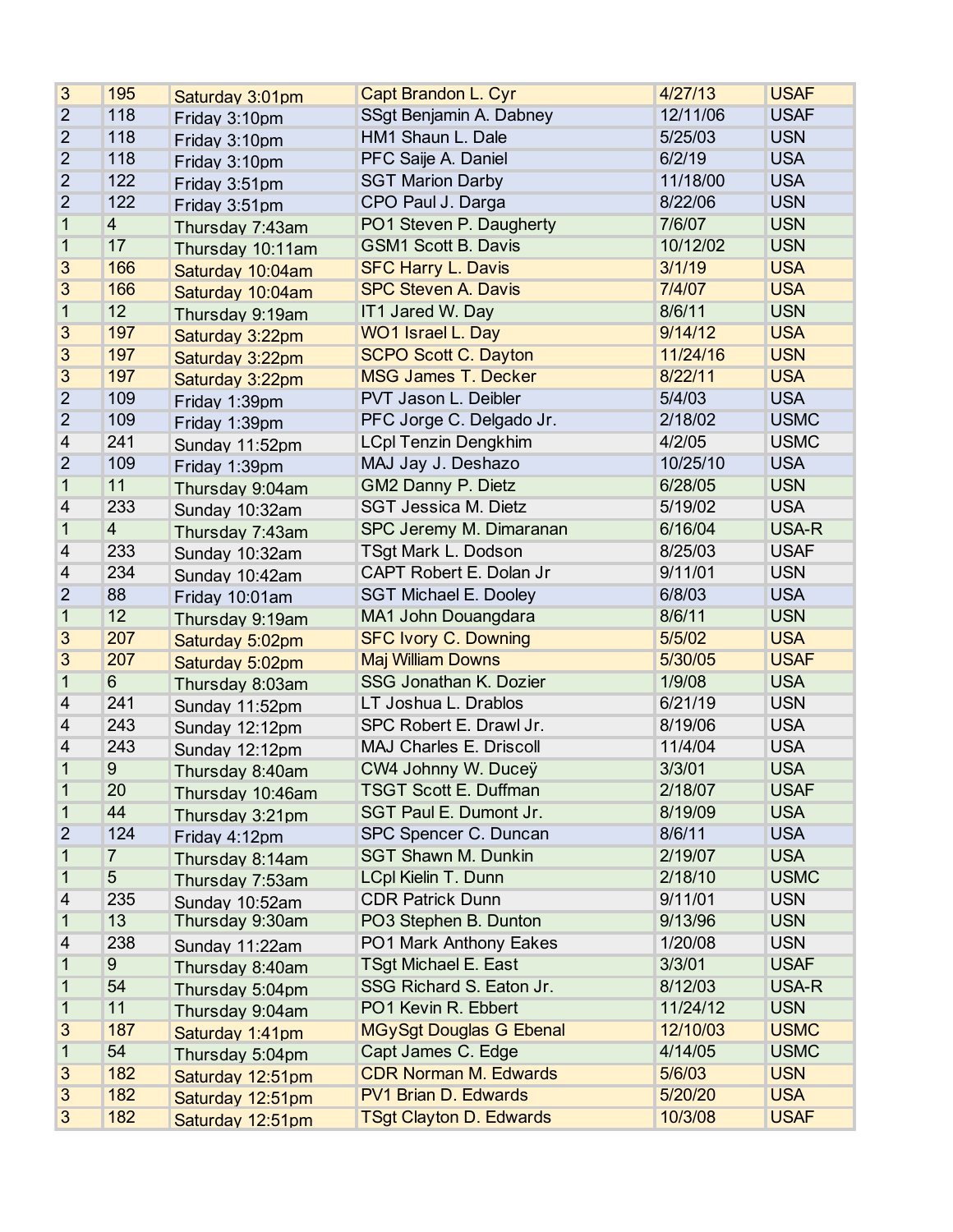| 3                        | 182            | Saturday 12:51pm | <b>SSG Brandon F. Eggleston</b> | 4/26/12  | <b>USA</b>    |
|--------------------------|----------------|------------------|---------------------------------|----------|---------------|
| 3                        | 168            | Saturday 10:24am | PFC Jeremy W. Ehle              | 4/2/06   | <b>USA</b>    |
| $\mathbf{1}$             | 9              | Thursday 8:40am  | SSgt Ronald L. Elkin            | 3/3/01   | <b>USAF</b>   |
| 3                        | 198            | Saturday 3:32pm  | A1C Sheena M. Ellis             | 3/29/03  | <b>USAF</b>   |
| 3                        | 198            | Saturday 3:32pm  | <b>MAJ Anthony Ellis</b>        | 12/25/03 | <b>USA</b>    |
| 3                        | 198            | Saturday 3:32pm  | <b>MAJ Angela Erale</b>         | 2/14/15  | <b>USA</b>    |
| $\overline{2}$           | 110            | Friday 1:49pm    | LT Clarence J. Ervin            | 3/13/02  | <b>USN</b>    |
| $\mathbf{1}$             | 12             | Thursday 9:19am  | CPO John W. Faas                | 8/6/11   | <b>USN</b>    |
| $\overline{2}$           | 110            | Friday 1:49pm    | PO3 David A. Fairfull           | 7/9/04   | <b>USN</b>    |
| 1                        | 35             | Thursday 1:38pm  | PO3 Jamie L. Fallon             | 9/11/01  | <b>USN</b>    |
| $\mathbf{1}$             | 35             | Thursday 1:38pm  | CPO Hemut M. Fano               | 8/1/01   | <b>USN</b>    |
| $\overline{2}$           | 110            | Friday 1:49pm    | CPL Adam J. Fargo               | 7/22/06  | <b>USA</b>    |
| $\overline{2}$           | 112            | Friday 2:09pm    | SPC Sonny L. Farmer             | 11/9/16  | <b>USARNG</b> |
| $\mathbf{1}$             | 35             | Thursday 1:38pm  | SPC Raymond J. Faulstich Jr     | 8/5/04   | <b>USA</b>    |
| $\mathbf 1$              | $\overline{7}$ | Thursday 8:14am  | SSG Jason A. Fegler             | 11/4/05  | <b>USA</b>    |
| $\overline{2}$           | 112            | Friday 2:09pm    | COL Thomas H. Felts Sr.         | 11/14/06 | <b>USA</b>    |
| $\mathbf{1}$             | $\overline{4}$ | Thursday 7:43am  | LTC Joseph J. Fenty, Jr.        | 5/5/06   | <b>USA</b>    |
| $\mathbf{1}$             | 9              | Thursday 8:40am  | SSgt James P. Ferguson          | 3/3/01   | <b>USAF</b>   |
| 4                        | 247            | Sunday 12:52pm   | SGT Clarence H. Fife Jr.        | 10/11/06 | <b>USA</b>    |
| 4                        | 247            | Sunday 12:52pm   | PFC Christopher B. Fishbeck     | 6/6/11   | <b>USA</b>    |
| $\overline{2}$           | 125            | Friday 4:22pm    | PO3 Mark A. Fisher              | 7/17/06  | <b>USN</b>    |
| $\overline{\mathcal{A}}$ | 247            | Sunday 12:52pm   | PV2 Daniel P. Fisher            | 10/4/07  | <b>USA</b>    |
| $\overline{2}$           | 125            | Friday 4:22pm    | 1Lt Almar L. Fitzgerald         | 2/21/06  | <b>USMC</b>   |
| $\mathbf 1$              | 13             | Thursday 9:30am  | ASW1 Joseph P. Fitzmorris       | 7/19/12  | <b>USN</b>    |
| 3                        | 150            | Saturday 7:22am  | <b>SSG Thomas C Florich III</b> | 3/10/15  | <b>USANG</b>  |
| 3                        | 150            | Saturday 7:22am  | SrA Aaron J. Flory              | 5/19/02  | <b>USAF</b>   |
| 3                        | 150            | Saturday 7:22am  | LT Russell C. Flournoy          | 12/16/04 | <b>USN</b>    |
| $\mathbf{1}$             | 11             | Thursday 9:04am  | CPO Jacques J. Fontan           | 6/28/05  | <b>USN</b>    |
| $\overline{2}$           | 131            | Friday 5:25pm    | PO2 Julian A. Ford              | 10/18/11 | <b>USN</b>    |
| $\overline{2}$           | 131            | Friday 5:25pm    | <b>SGT Jonathan M. Forde</b>    | 8/13/07  | <b>USA</b>    |
| 4                        | 226            | Sunday 9:22am    | <b>CAPT Patrick L. Foster</b>   | 8/20/05  | <b>USN</b>    |
| 4                        | 226            | Sunday 9:22am    | <b>PVT Lathius M. Foster</b>    | 6/28/07  | <b>USMC</b>   |
| 1                        | 11             | Thursday 9:04am  | LT Thomas C. Fouke, Jr          | 1/17/12  | <b>USN</b>    |
| 1                        | 15             | Thursday 9:51am  | PO1 Lawrence Francis            | 2/1/12   | <b>USN</b>    |
| 1                        | 19             | Thursday 10:35am | <b>MSSN Lakeina M. Francis</b>  | 10/12/00 | <b>USN</b>    |
| $\overline{2}$           | 131            | Friday 5:25pm    | Sgt Joshua J. Frazier           | 2/6/07   | <b>USMC</b>   |
| $\mathbf 1$              | 11             | Thursday 9:04am  | <b>CPO Jason Freiwald</b>       | 9/11/08  | <b>USN</b>    |
| $\overline{2}$           | 125            | Friday 4:22pm    | SFC Troy L. Funk                | 10/14/02 | <b>USA</b>    |
| $\overline{2}$           | 125            | Friday 4:22pm    | A1C Jon W. Ganues               | 6/2/09   | <b>USAF</b>   |
| 4                        | 226            | Sunday 9:22am    | SPC Felipe J. Garcia- Villareal | 2/12/06  | <b>USA</b>    |
| 1                        | 19             | Thursday 10:35am | SN Tim L. Gauna                 | 10/12/00 | <b>USN</b>    |
| $\overline{2}$           | 124            | Friday 4:12pm    | CPL Aaron D. Gautier            | 5/17/07  | <b>USA</b>    |
| 2                        | 125            | Friday 4:22pm    | SPC Matthew E. George           | 8/31/10  | <b>USA</b>    |
| 1                        | 56             | Thursday 5:26pm  | <b>Cpl Orville Gerena</b>       | 2/6/06   | <b>USMC</b>   |
| 1                        | 39             | Thursday 2:20pm  | PV2 Earnest E. Gibbens Jr.      | 2/22/08  | <b>USA</b>    |
| 1                        | 39             | Thursday 2:20pm  | <b>SGT Kenneth B. Gibson</b>    | 8/10/08  | <b>USA</b>    |
| 3                        | 179            | Saturday 12:20pm | PO1 Brian P. Gibson             | 7/16/03  | <b>USN</b>    |
| 3                        | 179            | Saturday 12:20pm | <b>CSM Cornell W. Gilmore</b>   | 11/7/03  | <b>USA</b>    |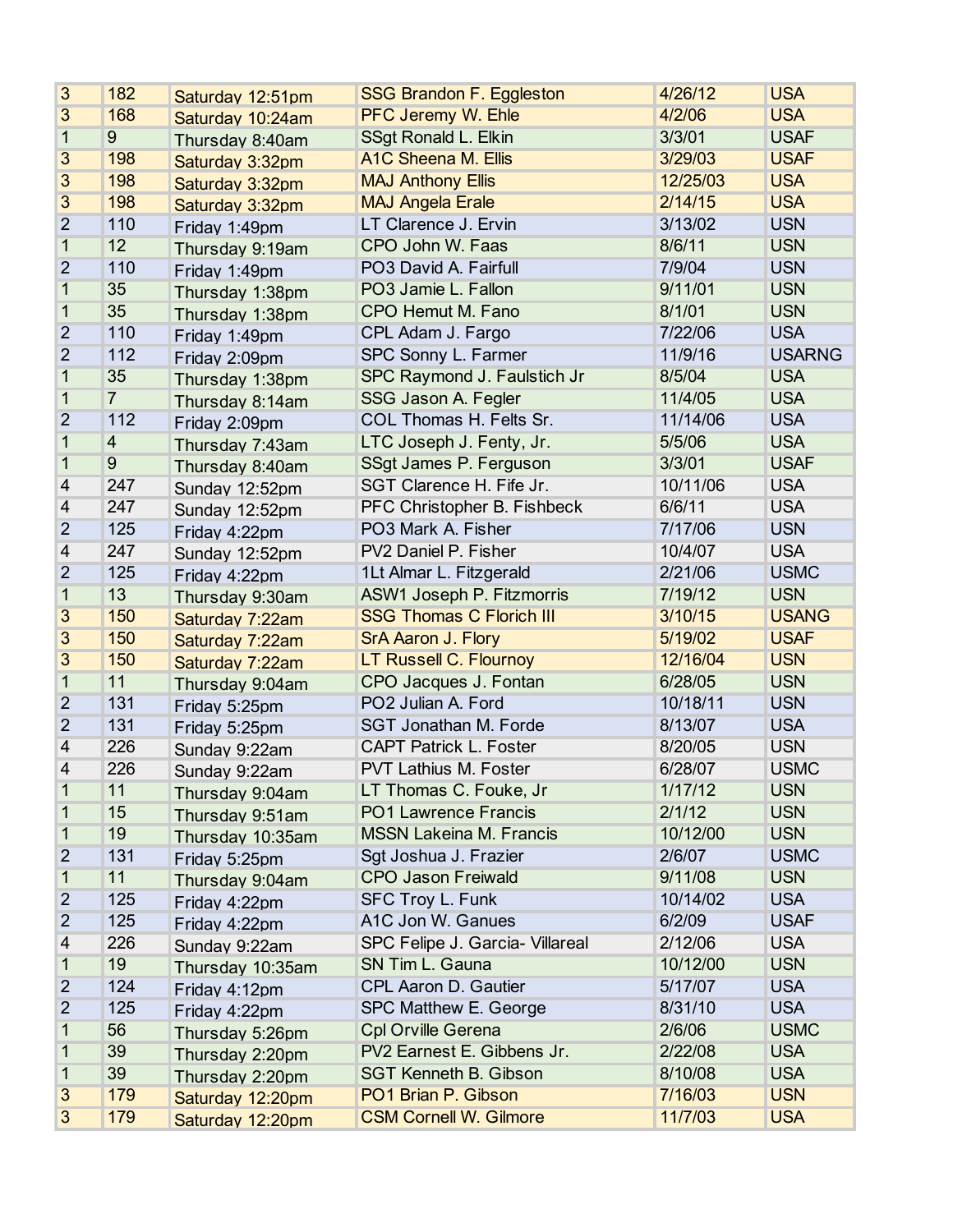| 3                        | 179 | Saturday 12:20pm | <b>SMSgt Norman E. Gonyo</b>   | 4/9/06   | <b>USAF</b>   |
|--------------------------|-----|------------------|--------------------------------|----------|---------------|
| 1                        | 10  | Thursday 8:51am  | <b>CPL Tony J. Gonzales</b>    | 12/28/08 | <b>USA</b>    |
| 4                        | 223 | Sunday 8:51am    | <b>AN Christian Gonzalez</b>   | 11/14/02 | <b>USN</b>    |
| $\overline{\mathcal{A}}$ | 223 | Sunday 8:51am    | MAJ Robert S. Gooch IV         | 1/8/19   | <b>USA</b>    |
| $\mathbf 1$              | 18  | Thursday 10:22am | Cpl Mark R. Goyet              | 6/28/11  | <b>USMC</b>   |
| $\overline{2}$           | 126 | Friday 4:33pm    | 2LT Jeffrey C. Graham          | 2/19/04  | <b>USA</b>    |
| 4                        | 223 | Sunday 8:51am    | <b>SFC Alejandro Granado</b>   | 8/2/09   | <b>USARNG</b> |
| $\overline{2}$           | 106 | Friday 1:08pm    | PO2 Michael J. Gray            | 3/5/04   | <b>USN</b>    |
| $\overline{2}$           | 126 | Friday 4:33pm    | PO1 Shawn D. Gray              | 9/21/12  | <b>USN</b>    |
| $\overline{2}$           | 115 | Friday 2:40pm    | SPC Douglas J. Green           | 8/28/11  | <b>USA</b>    |
| $\overline{2}$           | 126 | Friday 4:33pm    | SGT William R. Green Jr.       | 4/11/09  | <b>USA</b>    |
| $\overline{2}$           | 126 | Friday 4:33pm    | <b>COL Michael W. Greenly</b>  | 3/27/21  | <b>USA</b>    |
| 4                        | 236 | Sunday 11:02am   | <b>LCpl David R. Gregory</b>   | 6/1/02   | <b>USMC</b>   |
| 4                        | 236 | Sunday 11:02am   | LCpl Jourdan L. Grez           | 5/11/05  | USMC-R        |
| 1                        | 38  | Thursday 2:09pm  | CWO4 John A. Griffin Jr.       | 8/3/17   | <b>USCG</b>   |
| 1                        | 10  | Thursday 8:51am  | Maj Samuel M. Griffith         | 12/14/11 | <b>USMC</b>   |
| $\overline{2}$           | 132 | Friday 5:35pm    | PV1 Wayne B. Griffith          | 10/16/12 | <b>USA</b>    |
| $\overline{2}$           | 132 | Friday 5:35pm    | CW2 Travis W. Grogan           | 11/27/04 | <b>USA</b>    |
| $\overline{2}$           | 132 | Friday 5:35pm    | <b>SFC Virgil V. Gross</b>     | 6/1/12   | <b>USA</b>    |
| 1                        | 19  | Thursday 10:35am | <b>SMSN Cherone L. Gunn</b>    | 10/12/00 | <b>USN</b>    |
| 3                        | 167 | Saturday 10:14am | SGT Ronald L. Guy Jr.          | 6/15/08  | <b>USA</b>    |
| 3                        | 167 | Saturday 10:14am | <b>PV2 Charles L. Hailey</b>   | 8/17/03  | <b>USA</b>    |
| 4                        | 248 | Sunday 1:02pm    | <b>SGT Roger W. Halford</b>    | 11/7/12  | <b>USA</b>    |
| $\mathbf 1$              | 17  | Thursday 10:11am | <b>SSG James L. Hall</b>       | 9/27/10  | <b>USA</b>    |
| 3                        | 167 | Saturday 10:14am | 1LT Benjamin J. Hall           | 7/31/07  | <b>USA</b>    |
| $\overline{2}$           | 126 | Friday 4:33pm    | SSG Patrick D. Hamburger       | 8/6/11   | <b>USARNG</b> |
| 3                        | 167 | Saturday 10:14am | A1C Walter J. Hammond IV       | 2/6/04   | <b>USAF</b>   |
| 3                        | 167 | Saturday 10:14am | <b>SGT Sierra C. Hardeman</b>  | 3/17/21  | <b>USA</b>    |
| $\mathbf{1}$             | 11  | Thursday 9:04am  | CPO Nathan H. Hardy            | 2/4/08   | <b>USN</b>    |
| 3                        | 167 | Saturday 10:14am | <b>LTC Wayne E. Hardy</b>      | 7/16/12  | <b>USA</b>    |
| $\overline{2}$           | 81  | Friday 8:51am    | CAPT Charles J. Harland Jr.    | 10/31/02 | <b>USN</b>    |
| 1                        | 13  | Thursday 9:30am  | Sgt Bradley J. Harper          | 8/3/05   | USMC-R        |
| 1                        | 11  | Thursday 9:04am  | PO1 Joshua T. Harris           | 8/30/08  | <b>USN</b>    |
| $\overline{2}$           | 81  | Friday 8:51am    | PFC John P. L. Harris          | 8/27/07  | <b>USMC</b>   |
| $\overline{2}$           | 81  | Friday 8:51am    | PO2 Ryan J. Harris             | 2/26/13  | <b>USN</b>    |
| 2                        | 127 | Friday 4:43pm    | CPT Massie C. Harris Jr.       | 10/9/03  | <b>USA</b>    |
| 2                        | 127 | Friday 4:43pm    | <b>SSG Andrew W. Harvell</b>   | 8/6/11   | <b>USA</b>    |
| 3                        | 144 | Saturday 6:21am  | <b>MSgt Jerome D. Hatfield</b> | 7/11/09  | <b>USMC</b>   |
| 2                        | 127 | Friday 4:43pm    | MAJ Joseph J. Haydon Jr.       | 10/22/05 | <b>USA</b>    |
| 3                        | 191 | Saturday 6:21am  | <b>SSgt Brian E. Heath</b>     | 5/21/07  | <b>USMC</b>   |
| 1                        | 45  | Thursday 3:31pm  | PO1 Eric J. Heiner             | 12/13/08 | <b>USN</b>    |
| 3                        | 144 | Saturday 6:21am  | <b>Capt Matthew A. Heisey</b>  | 5/30/17  | <b>USA</b>    |
| 3                        | 212 | Saturday 5:52pm  | <b>SSG Justis R. Heisler</b>   | 4/10/06  | <b>USA</b>    |
| 4                        | 216 | Sunday 7:41am    | SPC Kyle M. Hemauer            | 5/23/05  | <b>USARNG</b> |
| 3                        | 212 | Saturday 5:52pm  | PO2 Tracy D. Henry             | 6/6/04   | <b>USN</b>    |
| 3                        | 213 | Saturday 6:02pm  | <b>LCpl Eric W. Herzberg</b>   | 10/21/06 | <b>USMC</b>   |
| 4                        | 232 | Sunday 10:22am   | 1LT Robert J. Hess             | 4/23/13  | <b>USA</b>    |
| 4                        | 232 | Sunday 10:22am   | LTC Livingston C. Hickling     | 8/3/20   | <b>USA</b>    |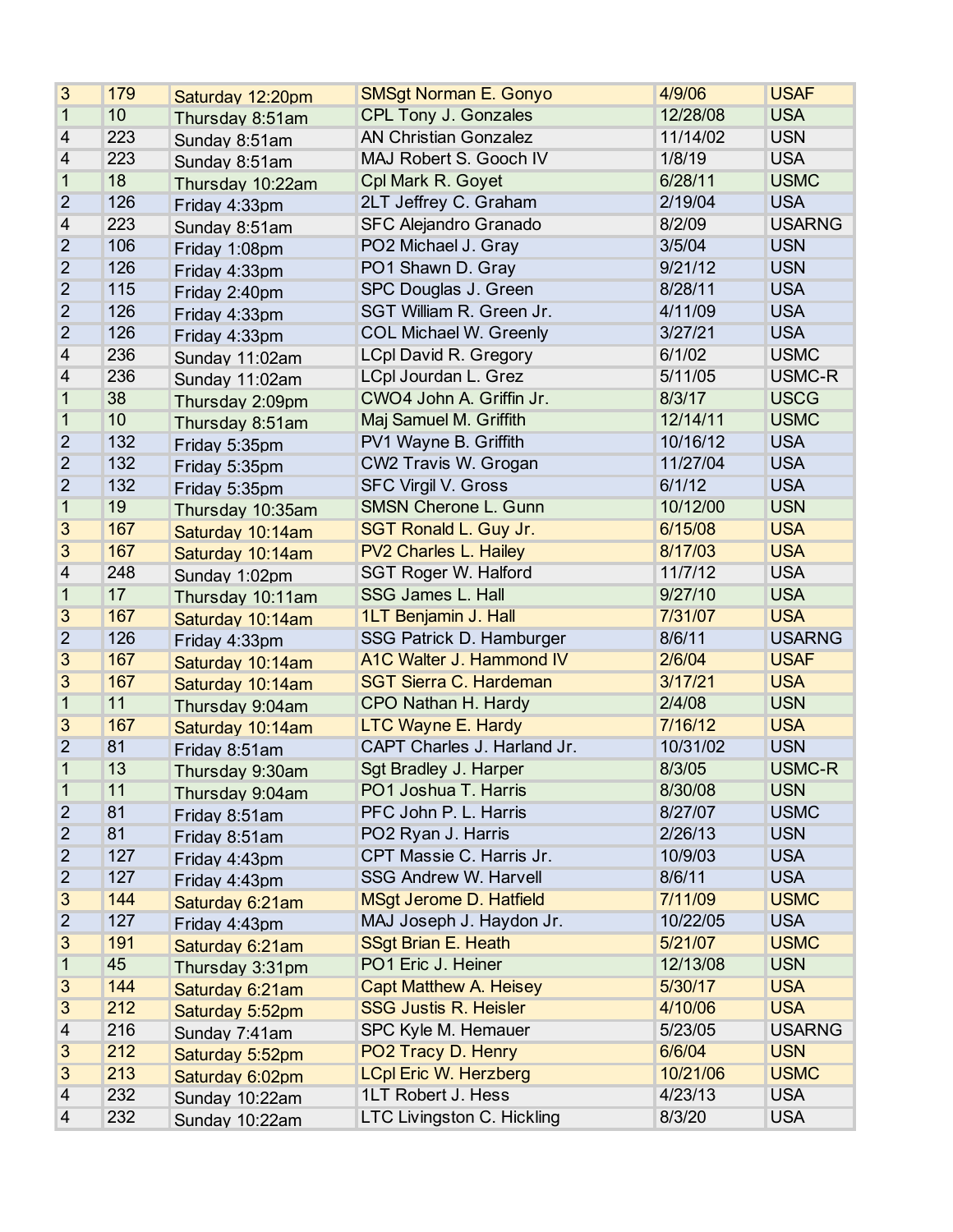| 3              | 213 | Saturday 6:02pm  | <b>SPC Seth A. Hicks</b>         | 8/11/12  | <b>USA</b>  |
|----------------|-----|------------------|----------------------------------|----------|-------------|
| 4              | 222 | Sunday 8:41am    | <b>BG Terence J. Hildner</b>     | 2/3/12   | <b>USA</b>  |
| 3              | 213 | Saturday 6:02pm  | <b>SPC Daniel P. Hill</b>        | 6/15/02  | <b>USA</b>  |
| 1              | 22  | Thursday 11:27am | LT Lawrence D. Hilton            | 7/22/04  | <b>USN</b>  |
| 4              | 232 | Sunday 10:22am   | <b>SFC Alphonso Hilton</b>       | 1/27/05  | <b>USA</b>  |
| $\overline{4}$ | 232 | Sunday 10:22am   | CAPT Eric R. Hinger              | 11/26/05 | <b>USN</b>  |
| 4              | 232 | Sunday 10:22am   | MSG Howard E. Hinkle             | 6/2/02   | <b>USA</b>  |
| 4              | 222 | Sunday 8:41am    | PV2 Thomas E. Hodge II           | 1/9/10   | <b>USA</b>  |
| 4              | 222 | Sunday 8:41am    | SPC Ronnie S. Hodges             | 4/5/10   | <b>USA</b>  |
| 1              | 33  | Thursday 1:18pm  | PFC William T. Holbrook          | 12/24/11 | <b>USA</b>  |
| 1              | 33  | Thursday 1:18pm  | PFC Daniel H. Holdren            | 4/20/03  | <b>USMC</b> |
| 1              | 52  | Thursday 4:43pm  | <b>CPO Gerald L. Holtz</b>       | 8/15/06  | <b>USN</b>  |
| 1              | 52  | Thursday 4:43pm  | PFC Paul A. Honto                | 8/14/08  | <b>USA</b>  |
| 1              | 42  | Thursday 3:01pm  | <b>GSgt Mark A. Hopkins</b>      | 7/10/17  | <b>USMC</b> |
| 1              | 52  | Thursday 4:43pm  | <b>SGT Bruce E. Horner</b>       | 6/1/07   | <b>USA</b>  |
| 1              | 12  | Thursday 9:19am  | <b>SOC Kevin A. Houston</b>      | 8/6/11   | <b>USN</b>  |
| 1              | 23  | Thursday 11:37am | SPC Michael L. Howard            | 11/15/04 | <b>USA</b>  |
| 1              | 42  | Thursday 3:01pm  | CW2 Mitchell N. Howard           | 4/4/21   | <b>USA</b>  |
| 1              | 42  | Thursday 3:01pm  | SSgt John R. Howard              | 8/11/04  | <b>USMC</b> |
| 1              | 49  | Thursday 4:13pm  | <b>SGT William R. Howdeshell</b> | 7/26/07  | <b>USA</b>  |
| 3              | 203 | Saturday 4:22pm  | <b>LCpl Tavon L. Hubbard</b>     | 8/11/04  | <b>USMC</b> |
| 1              | 42  | Thursday 3:01pm  | 1LT Jorma D. Huhtala             | 10/25/02 | <b>USAF</b> |
| 1              | 42  | Thursday 3:01pm  | SPC Cameron J. Humphreys         | 6/3/21   | <b>USA</b>  |
| 1              | 39  | Thursday 2:20pm  | PFC Elijah K. Hunt               | 10/20/08 | <b>USA</b>  |
| 3              | 203 | Saturday 4:22pm  | PO3 Christopher D. Hunt          | 9/30/04  | <b>USN</b>  |
| 3              | 203 | Saturday 4:22pm  | <b>Sgt Ashley D. Hunt</b>        | 10/17/12 | <b>USMC</b> |
| 1              | 39  | Thursday 2:20pm  | MIDN3 Jonathan K. Hurdle         | 8/10/01  | <b>USN</b>  |
| $\mathbf 1$    | 39  | Thursday 2:20pm  | 1LT Joshua C. Hurley             | 11/1/03  | <b>USA</b>  |
| $\overline{2}$ | 100 | Friday 12:05pm   | PO1 Raul A. Hurtado              | 6/5/05   | <b>USN</b>  |
| $\overline{2}$ | 100 | Friday 12:05pm   | PO1 Timothy E. Hutton            | 7/17/02  | <b>USN</b>  |
| $\overline{2}$ | 96  | Friday 11:23am   | LTC Charles P. Ippolito Jr.      | 11/29/05 | <b>USA</b>  |
| 1              | 25  | Thursday 11:57am | AOAA Vian S. Irving II           | 1/1/16   | <b>USN</b>  |
| 1              | 16  | Thursday 10:01am | LT Ronald E. Irwin               | 3/8/08   | <b>USN</b>  |
| $\overline{2}$ | 96  | Friday 11:23am   | Cpl Joseph B. Irwin              | 1/15/09  | <b>USMC</b> |
| $\overline{2}$ | 100 | Friday 12:05pm   | <b>SGT Brandon T. Islip</b>      | 11/4/09  | <b>USA</b>  |
| 2              | 96  | Friday 11:23am   | SPC Leslie D. Jackson            | 5/20/04  | <b>USA</b>  |
| 3              | 210 | Saturday 5:32pm  | <b>SPC Lorraine Jackson</b>      | 3/26/13  | <b>USA</b>  |
| 3              | 210 | Saturday 5:32pm  | <b>SPC Jennifer N. James</b>     | 1/26/08  | <b>USA</b>  |
| 1              | 18  | Thursday 10:22am | SPC Loren J. Janeczko            | 10/12/01 | <b>USA</b>  |
| 1              | 18  | Thursday 10:22am | <b>TSgt William H. Jefferson</b> | 3/22/08  | <b>USAF</b> |
| 3              | 210 | Saturday 5:32pm  | <b>GySgt Ryan Jeschke</b>        | 8/10/12  | <b>USMC</b> |
| 3              | 152 | Saturday 7:43am  | SPC Larry W. C. Jessee           | 12/3/05  | <b>USA</b>  |
| 1              | 9   | Thursday 8:40am  | 1stLt Michael E. Johnson         | 9/8/09   | <b>USMC</b> |
| 1              | 9   | Thursday 8:40am  | SSgt Randy V. Johnson            | 3/3/01   | <b>USAF</b> |
| 1              | 28  | Thursday 12:28pm | SFC Kevin D. Johnson             | 8/3/10   | <b>USA</b>  |
| 1              | 28  | Thursday 12:28pm | <b>SGT Justin E. Johnson</b>     | 6/18/13  | <b>USA</b>  |
| 3              | 152 | Saturday 7:43am  | <b>SGT Lamar T. Johnson</b>      | 9/28/12  | <b>USA</b>  |
| $\overline{2}$ | 123 | Friday 4:02pm    | MSgt Zahn E. Jones Sr.           | 6/4/05   | <b>USMC</b> |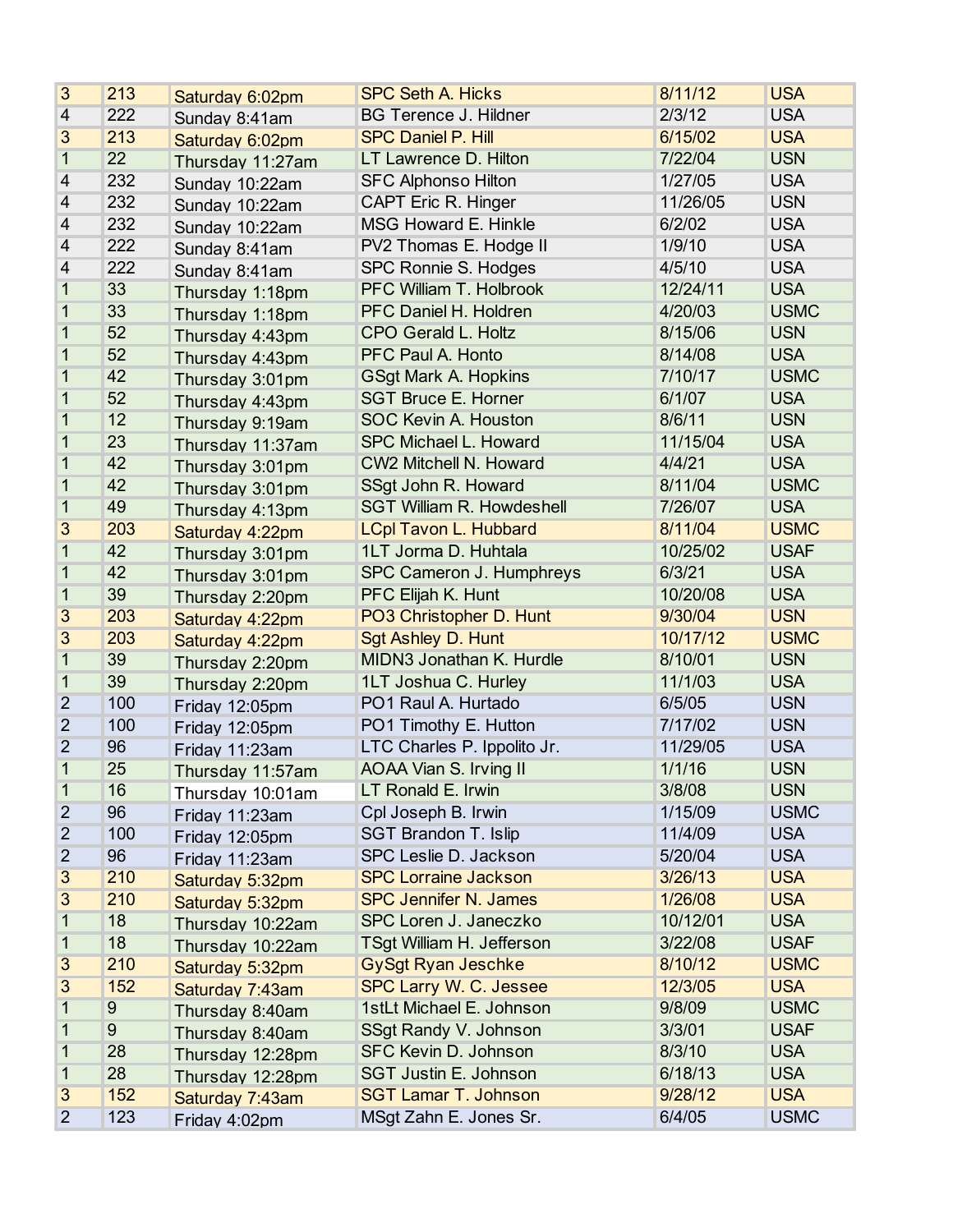| $\overline{2}$          | 127            | Friday 4:43pm    | <b>PFC Richard K. Jones</b>      | 8/1/09   | <b>USA</b>    |
|-------------------------|----------------|------------------|----------------------------------|----------|---------------|
| $\overline{2}$          | 127            | Friday 4:43pm    | PVT Gregory D. Jones             | 4/10/04  | <b>USMC</b>   |
| $\overline{2}$          | 127            | Friday 4:43pm    | SPC Kris P. Jones                | 11/20/09 | <b>USA</b>    |
| $\overline{\mathbf{4}}$ | 219            | Sunday 8:11am    | <b>SGT Micheal B. Jones</b>      | 3/3/07   | <b>USA</b>    |
| 4                       | 219            | Sunday 8:11am    | Sgt Stephen V. Jones Sr.         | 7/21/07  | <b>USMC</b>   |
| $\mathbf{1}$            | 17             | Thursday 10:11am | SGT Jevon K. Jordan              | 3/29/08  | <b>USA</b>    |
| $\overline{2}$          | 123            | Friday 4:02pm    | <b>PFC Mikel A. Justus</b>       | 10/31/09 | <b>USA</b>    |
| 4                       | 219            | Sunday 8:11am    | PFC Dillon M. Jutras             | 10/28/05 | <b>USA</b>    |
| $\overline{1}$          | 11             | Thursday 9:04am  | PO3 Jonathan H. Kaloust          | 5/24/13  | <b>USN</b>    |
| 1                       | 11             | Thursday 9:04am  | PO1 Matthew G. Kantor            | 11/1/12  | <b>USN</b>    |
| $\overline{2}$          | 123            | Friday 4:02pm    | 1LT Jeffrey J. Kaylor            | 4/7/03   | <b>USA</b>    |
| $\mathbf{1}$            | 41             | Thursday 2:51pm  | <b>SGT Phillip B. Keatts</b>     | 1/22/12  | <b>USA</b>    |
| 3                       | 180            | Saturday 12:31pm | <b>COL Paul M. Kelly</b>         | 1/20/07  | <b>USARNG</b> |
| 1                       | 12             | Thursday 9:19am  | <b>LCDR Jonas B. Kelsall</b>     | 8/6/11   | <b>USN</b>    |
| 1                       | 41             | Thursday 2:51pm  | SFC Thomas J. Kemp               | 1/14/04  | <b>USA</b>    |
| 1                       | 41             | Thursday 2:51pm  | PFC Brenda N. Kennedy            | 9/5/04   | <b>USA</b>    |
| 3                       | 148            | Saturday 7:01am  | CPT Humayun S. Khan              | 6/8/04   | <b>USA</b>    |
| 1                       | 9              | Thursday 8:40am  | SrA Matthew E. Kidd              | 3/3/01   | <b>USAF</b>   |
| 1                       | $\overline{2}$ | Thursday 7:22am  | SSG Christopher S. Kiernan       | 5/6/07   | <b>USA</b>    |
| 1                       | 51             | Thursday 4:33pm  | <b>LTC Yu Shik Kim</b>           | 9/24/09  | <b>USA</b>    |
| 1                       | 51             | Thursday 4:33pm  | <b>SGT Frank A. Kincaid</b>      | 1/20/12  | <b>USA</b>    |
| 1                       | 17             | Thursday 10:11am | SSG Mahtehwho B. King            | 2/5/14   | <b>USA</b>    |
| 3                       | 158            | Saturday 8:44am  | <b>CAPT Stephen S. King</b>      | 7/16/06  | <b>USN</b>    |
| $\mathbf{1}$            | 20             | Thursday 10:46am | <b>SSG Darian L. Kirby</b>       | 3/1/10   | <b>USA</b>    |
| 3                       | 158            | Saturday 8:44am  | <b>SGT Scott L. Kirkpatrick</b>  | 8/11/07  | <b>USA</b>    |
| $\overline{2}$          | 104            | Friday 12:48pm   | LCpl Nicholas C. Kirven          | 5/8/05   | <b>USMC</b>   |
| 3                       | 158            | Saturday 8:44am  | <b>SSG Su Wan Ko</b>             | 3/7/11   | <b>USA</b>    |
| 1                       | 11             | Thursday 9:04am  | <b>SOC Michael E. Koch</b>       | 2/4/08   | <b>USN</b>    |
| 1                       | 11             | Thursday 9:04am  | <b>LCDR Erik S. Kristensen</b>   | 6/28/05  | <b>USN</b>    |
| 3                       | 176            | Saturday 11:49am | <b>CPL Jared W. Kubasak</b>      | 12/12/05 | <b>USA</b>    |
| 3                       | 176            | Saturday 11:49am | <b>SGT Anthony J. Kucharczyk</b> | 12/21/10 | <b>USA</b>    |
| 3                       | 176            | Saturday 11:49am | <b>SSG William A. Kuhnmuench</b> | 8/6/20   | <b>USA</b>    |
| 4                       | 240            | Sunday 11:42am   | SPC Adam M. Kuligowski           | 4/6/09   | <b>USA</b>    |
| 3                       | 176            | Saturday 11:49am | PO3 Kevin M. Kunkowski           | 7/23/07  | <b>USN</b>    |
| 4                       | 240            | Sunday 11:42am   | Sgt Jesse G. LaBonte             | 9/8/17   | <b>USMC</b>   |
| 4                       | 240            | Sunday 11:42am   | MSgt Darryl P. Labrie            | 7/15/11  | <b>USAF</b>   |
| 3                       | 177            | Saturday 12:00pm | <b>CDR Matthew A. Lacroix</b>    | 1/5/11   | USN-R         |
| 3                       | 177            | Saturday 12:00pm | <b>Sgt Michael V. Lalush</b>     | 3/30/03  | <b>USMC</b>   |
| 3                       | 188            | Saturday 1:51pm  | Sgt Donald J. Lamar II           | 5/12/10  | <b>USMC</b>   |
| 1                       | 1              | Thursday 7:12am  | HM3 William J. Lambert           | 4/10/16  | <b>USN</b>    |
| 3                       | 143            | Saturday 6:10am  | <b>SGT David E. Lambert</b>      | 10/26/07 | <b>USA</b>    |
| 3                       | 177            | Saturday 12:00pm | SGM Ken R. Lamon Jr.             | 7/14/09  | <b>USA</b>    |
| 1                       | $\overline{9}$ | Thursday 8:40am  | <b>MSgt Michael Laney</b>        | 3/3/01   | <b>USAF</b>   |
| 1                       | 12             | Thursday 9:19am  | SOCM Louis J. Langlais           | 8/6/11   | <b>USN</b>    |
| 3                       | 188            | Saturday 1:51pm  | <b>SPC Christopher N. Lanum</b>  | 3/8/09   | <b>USA</b>    |
| 1                       | $\overline{9}$ | Thursday 8:40am  | CW2 Eric P. Larsonÿ              | 3/3/01   | <b>USA</b>    |
| 1                       | 25             | Thursday 11:57am | SSG Eric T. Lawson               | 7/27/13  | <b>USA</b>    |
| 3                       | 188            | Saturday 1:51pm  | PO2 Melvin Ong Layao             | 1/7/11   | <b>USN</b>    |
|                         |                |                  |                                  |          |               |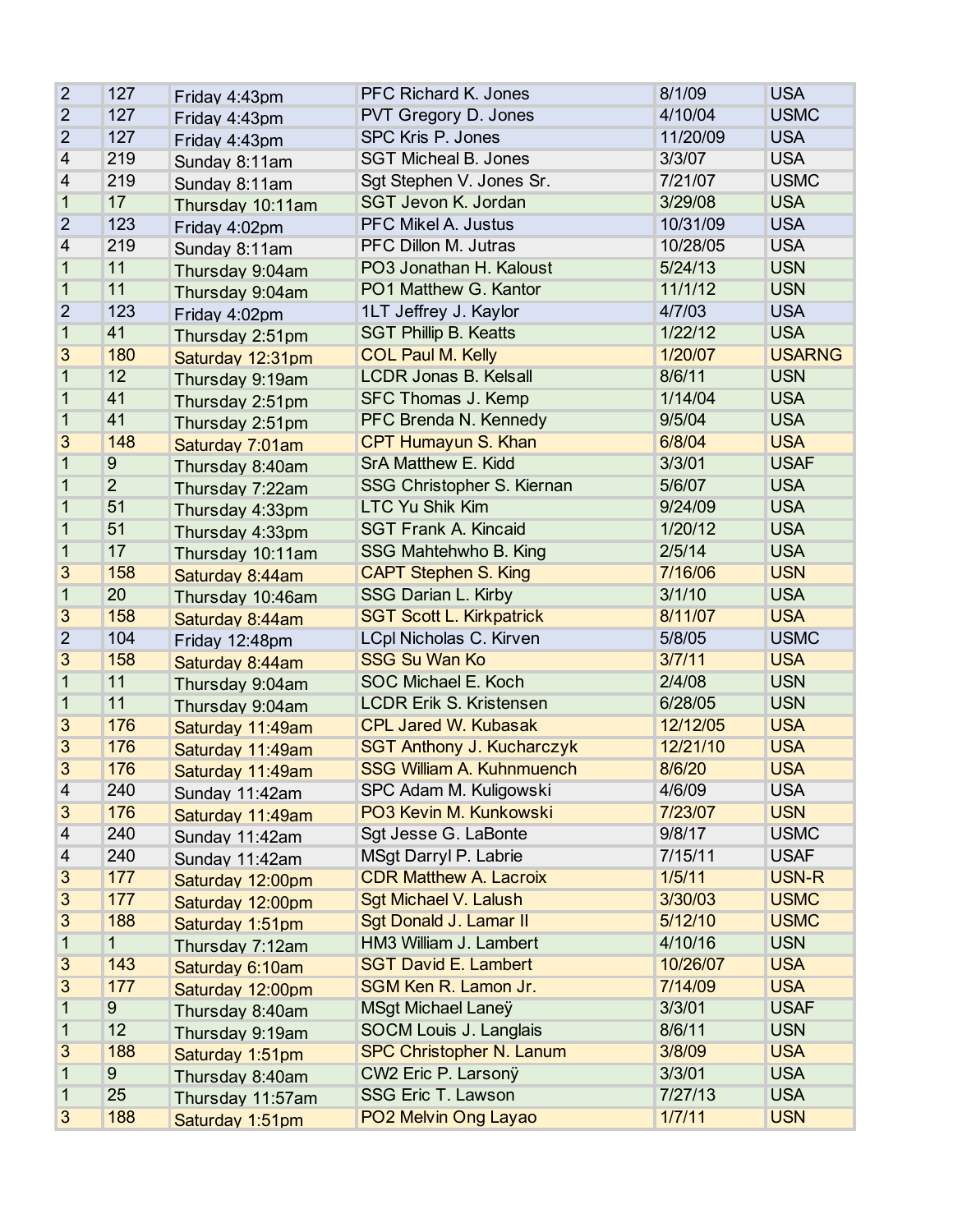| 4              | 224            | Sunday 9:01am    | Cpl Binh N. Le                     | 12/3/04  | <b>USMC</b>   |
|----------------|----------------|------------------|------------------------------------|----------|---------------|
| 3              | 143            | Saturday 6:10am  | <b>SGT Michael A. Leach</b>        | 1/6/05   | <b>USA</b>    |
| 3              | 143            | Saturday 6:10am  | <b>MSgt Michael A. Lee</b>         | 12/7/10  | <b>USAF</b>   |
| 3              | 165            | Saturday 9:54am  | <b>SSG Minuet V. Lee</b>           | 5/18/13  | <b>USA</b>    |
| $\overline{2}$ | 105            | Friday 12:58pm   | SSG James R. Leep                  | 10/17/11 | <b>USARNG</b> |
| 3              | 165            | Saturday 9:54am  | <b>LCpl Robert J. Legassie</b>     | 3/28/09  | <b>USMC</b>   |
| $\overline{2}$ | 105            | Friday 12:58pm   | PV2 Kenneth R. Leininger           | 3/3/07   | <b>USA</b>    |
| 3              | 165            | Saturday 9:54am  | <b>Capt Brian S. Letendre</b>      | 5/3/06   | <b>USMC-R</b> |
| $\overline{2}$ | 105            | Friday 12:58pm   | PO3 Jeffrey J. Lewandowski         | 7/23/01  | <b>USN</b>    |
| 1              | $\overline{4}$ | Thursday 7:43am  | SO1 Jason D. Lewis                 | 7/6/07   | <b>USN</b>    |
| 1              | 11             | Thursday 9:04am  | PO1 Seth C. Lewis                  | 4/24/15  | <b>USN</b>    |
| 1              | 21             | Thursday 11:17am | PFC Lee A. Lewis Jr.               | 3/18/05  | <b>USA</b>    |
| 1              | 50             | Thursday 4:23pm  | PO3 Jason C. Lewis                 | 12/7/01  | <b>USN</b>    |
| 1              | 50             | Thursday 4:23pm  | <b>SGT Mason L. Lewis</b>          | 11/16/07 | <b>USA</b>    |
| 4              | 217            | Sunday 7:51am    | <b>SSgt Jonathan Lewis</b>         | 9/4/15   | <b>USMC</b>   |
| 1              | 50             | Thursday 4:23pm  | SSG Charles J. Liegel Jr.          | 5/1/07   | <b>USA</b>    |
| 3              | 146            | Saturday 6:41am  | <b>LCpl David A. Linder</b>        | 11/30/16 | <b>USMC</b>   |
| 3              | 146            | Saturday 6:41am  | <b>LCpl Karl R. Linn</b>           | 1/26/05  | <b>USMC-R</b> |
| 3              | 146            | Saturday 6:41am  | <b>SFC Ricardo M. Lipscomb Sr.</b> | 7/19/04  | <b>USA</b>    |
| 3              | 169            | Saturday 10:34am | <b>COL Jon M. Lockey</b>           | 7/6/07   | <b>USA</b>    |
| 4              | 216            | Sunday 7:41am    | SPC James A. Lockwood              | 9/21/07  | <b>USA</b>    |
| $\overline{2}$ | 128            | Friday 4:53pm    | WO4 Matthew S. Lourey              | 5/27/05  | <b>USA</b>    |
| $\mathbf 1$    | 11             | Thursday 9:04am  | ET1 Jeffrey A. Lucas               | 6/28/05  | <b>USN</b>    |
| 3              | 181            | Saturday 12:41pm | <b>Cpl Brett L. Lundstrom</b>      | 1/7/06   | <b>USMC</b>   |
| 1              | $\overline{7}$ | Thursday 8:14am  | CPL George A. Lutz II              | 12/29/05 | <b>USA</b>    |
| 3              | 211            | Saturday 5:42pm  | <b>SPC Stephan L. Mace</b>         | 10/3/09  | <b>USA</b>    |
| $\mathbf{1}$   | 11             | Thursday 9:04am  | PO2 Mario G. Maestas               | 7/3/03   | <b>USN</b>    |
| $\overline{2}$ | 128            | Friday 4:53pm    | CPT Shane R. Mahaffee              | 5/14/06  | USA-R         |
| 3              | 169            | Saturday 10:34am | <b>LCpl Sean C. Maitland</b>       | 6/1/02   | <b>USMC</b>   |
| $\overline{2}$ | 128            | Friday 4:53pm    | 1LT David G. Malone                | 4/25/06  | <b>USA</b>    |
| 4              | 216            | Sunday 7:41am    | SN Philip F. Manes                 | 9/27/15  | <b>USN</b>    |
| $\overline{2}$ | 128            | Friday 4:53pm    | Lt Col John S. Manley              | 4/7/09   | <b>USAF</b>   |
| 1              | 22             | Thursday 11:27am | CW2 Ian D. Manuel                  | 1/8/04   | <b>USA</b>    |
| 1              | 11             | Thursday 9:04am  | SCPO John W. Marcum                | 9/11/08  | <b>USN</b>    |
| 1              | 11             | Thursday 9:04am  | PO1 Brett A. Marihugh              | 4/26/15  | <b>USN</b>    |
| 1              | 21             | Thursday 11:17am | <b>SGT Bradley W. Marshall</b>     | 7/31/07  | <b>USA</b>    |
| 4              | 221            | Sunday 8:31am    | Maj Michael D. Martino             | 11/2/05  | <b>USMC</b>   |
| 3              | 189            | Saturday 2:01pm  | <b>GySgt Justin R. Martone</b>     | 3/7/06   | <b>USMC</b>   |
| $\mathbf{1}$   | 12             | Thursday 9:19am  | <b>SOC Matthew D. Mason</b>        | 8/6/11   | <b>USN</b>    |
| $\overline{2}$ | 132            | Friday 5:35pm    | <b>SGT Nicholas C. Mason</b>       | 12/21/04 | <b>USARNG</b> |
| $\overline{2}$ | 132            | Friday 5:35pm    | MSG Lawrence M. Mawhinney          | 1/2/22   | <b>USA</b>    |
| $\overline{2}$ | 107            | Friday 1:18pm    | SSgt Donald C. May Jr.             | 3/25/03  | <b>USMC</b>   |
| 4              | 216            | Sunday 7:41am    | CPO Brenda A. Mayberry             | 12/28/00 | <b>USN</b>    |
| 4              | 248            | Sunday 1:02pm    | MA2 Mark A. Mayo                   | 3/24/14  | <b>USN</b>    |
| 4              | 216            | Sunday 7:41am    | LtCol Thomas F. Mazzella           | 10/23/08 | <b>USMC</b>   |
| 3              | 170            | Saturday 10:44am | <b>SPC Morganne M. Mcbeth</b>      | 7/2/10   | <b>USA</b>    |
| 1              | 13             | Thursday 9:30am  | SPC Christopher D. McCarthy        | 6/1/08   | <b>USA</b>    |
| $\overline{2}$ | 129            | Friday 5:04pm    | CPT Justin L. McCarty              | 1/5/19   | <b>USA</b>    |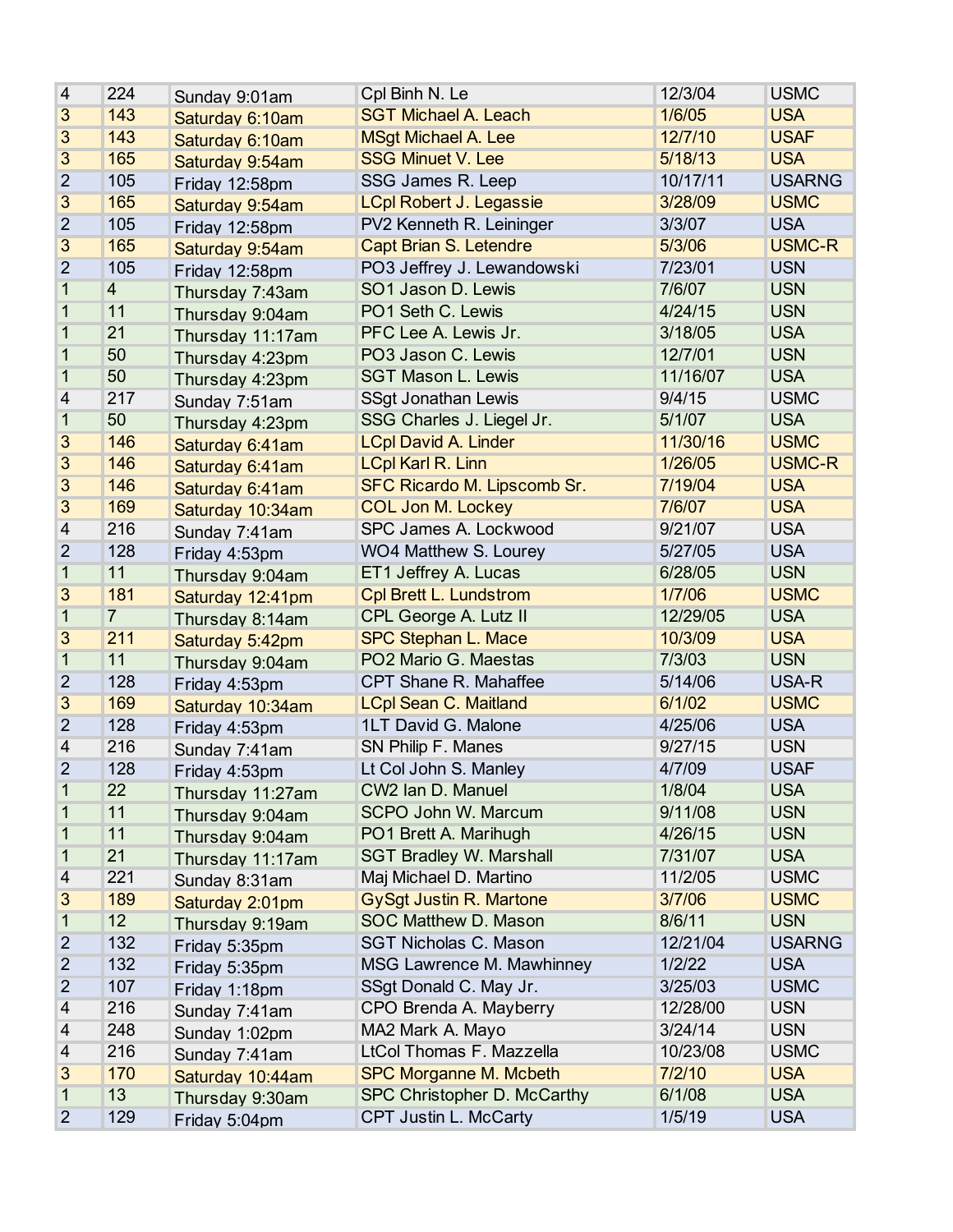| $\overline{2}$ | 129            | Friday 5:04pm    | LtCol Joseph T. McCloud          | 12/3/06  | <b>USMC</b>   |
|----------------|----------------|------------------|----------------------------------|----------|---------------|
| 1              | 34             | Thursday 1:28pm  | <b>SGT Brandon G McCoy</b>       | 3/18/12  | <b>USA</b>    |
| 1              | 19             | Thursday 10:35am | <b>COL Edward L. McDaniel</b>    | 5/26/21  | <b>USA</b>    |
| 1              | 19             | Thursday 10:35am | <b>SN James R. Mcdaniels</b>     | 10/12/00 | <b>USN</b>    |
| $\overline{2}$ | 85             | Friday 9:31am    | <b>SPC Delma Mcdonough</b>       | 10/4/09  | <b>USA</b>    |
| 1              | 14             | Thursday 9:40am  | CW2 Jackie L. Mcfarlane Jr.      | 8/14/07  | <b>USA</b>    |
| 2              | 85             | Friday 9:31am    | SFC Robert K. Mcgee              | 6/30/04  | <b>USA</b>    |
| $\overline{3}$ | 171            | Saturday 10:54am | <b>CPL Ryan C. Mcghee</b>        | 5/13/09  | <b>USA</b>    |
| $\overline{2}$ | 80             | Friday 8:41am    | 1stLt Donald R. Mcglothlin       | 11/16/05 | <b>USMC</b>   |
| $\overline{2}$ | 130            | Friday 5:15pm    | LT Michael M. McGreevy           | 6/28/05  | <b>USN</b>    |
| 1              | 45             | Thursday 3:31pm  | SSG Ian P. McLaughlin            | 1/11/20  | <b>USA</b>    |
| 1              | 17             | Thursday 10:11am | <b>SCPO David B. McLendon</b>    | 9/21/10  | <b>USN</b>    |
| 2              | 85             | Friday 9:31am    | PFC Jassmine L. Mcnair           | 11/26/10 | <b>USA</b>    |
| 1              | 20             | Thursday 10:46am | <b>SSG Jeremiah E. McNeal</b>    | 4/6/08   | <b>USANG</b>  |
| $\overline{2}$ | 124            | Friday 4:12pm    | PFC Richard L. McNulty III       | 5/13/12  | <b>USA</b>    |
| $\overline{2}$ | 123            | Friday 4:02pm    | <b>SGT Michael C. McReynolds</b> | 10/26/19 | <b>USA</b>    |
| 1              | $\overline{4}$ | Thursday 7:43am  | PO1 Robert R. McRill             | 7/6/07   | <b>USN</b>    |
| $\overline{2}$ | 129            | Friday 5:04pm    | PO2 Christopher Medina           | 6/30/12  | <b>USN</b>    |
| $\overline{3}$ | 164            | Saturday 9:44am  | <b>LCpl Brian A. Medina</b>      | 11/12/04 | <b>USMC</b>   |
| $\overline{2}$ | 130            | Friday 5:15pm    | 1stSgt Luke J. Mercardante       | 4/15/08  | <b>USMC</b>   |
| 1              | 15             | Thursday 9:51am  | <b>PFC William L. Meredith</b>   | 9/21/09  | <b>USA</b>    |
| $\overline{2}$ | 129            | Friday 5:04pm    | PO3 Zakary R. Metzner            | 5/7/10   | <b>USN</b>    |
| 3              | 171            | Saturday 10:54am | PO1 Gregory A. Michaelis         | 8/3/02   | <b>USN</b>    |
| $\overline{3}$ | 175            | Saturday 11:39am | <b>CPL William K. Middleton</b>  | 11/22/10 | <b>USA</b>    |
| $\overline{3}$ | 194            | Saturday 2:51pm  | <b>SGT Sean H. Miles</b>         | 1/24/06  | <b>USA</b>    |
| 3              | 171            | Saturday 10:54am | PO2 David A. Miller              | 2/3/04   | <b>USN</b>    |
| 1              | 12             | Thursday 9:19am  | SOC Stephen M. Mills             | 8/6/11   | <b>USN</b>    |
| 1              | 30             | Thursday 12:48pm | MA2 Robert F. Miner III          | 1/3/13   | <b>USN</b>    |
| 1              | 17             | Thursday 10:11am | PO3 Denis C. Miranda             | 9/21/10  | <b>USN</b>    |
| $\overline{2}$ | 80             | Friday 8:41am    | <b>CPT Adrienne D. Mitchell</b>  | 8/20/12  | <b>USA</b>    |
| $\overline{2}$ | 99             | Friday 11:54am   | SSG Michael D. Moody Jr.         | 6/23/07  | <b>USA</b>    |
| 1              | 45             | Thursday 3:31pm  | CW2 Dwayne L. Moore              | 4/19/07  | <b>USA</b>    |
| 3              | 155            | Saturday 8:13am  | <b>LCpl Daniel T. Morris</b>     | 2/14/07  | <b>USMC</b>   |
| $\overline{2}$ | 80             | Friday 8:41am    | PFC Andrew T. Mottesheard        | 6/9/12   | <b>USA</b>    |
| 3              | 155            | Saturday 8:13am  | PO3 Joshua M. Mower              | 1/25/04  | <b>USN</b>    |
| 1              | 16             | Thursday 10:01am | <b>CAPT Patrick R. Mueller</b>   | 8/7/14   | <b>USN</b>    |
| 2              | 83             | Friday 9:11am    | CPL Christopher E. Murphy        | 5/12/07  | <b>USA</b>    |
| 3              | 155            | Saturday 8:13am  | <b>CPT Sean R. Murphy</b>        | 8/17/09  | <b>USA</b>    |
| $\overline{2}$ | 79             | Friday 8:31am    | SSgt Phillip A. Myers            | 4/4/09   | <b>USAF</b>   |
| 3              | 200            | Saturday 3:52pm  | <b>Sgt Krisna Nachampassak</b>   | 7/10/04  | <b>USMC</b>   |
| 4              | 244            | Sunday 12:22pm   | CAPT Lorraine S. Nadkarni        | 4/10/14  | <b>USN</b>    |
| 2              | 99             | Friday 11:54am   | LCpl Christopher J. Navarro      | 4/22/13  | <b>USMC</b>   |
| 1              | 11             | Thursday 9:04am  | PO1 Caleb A. Nelson              | 10/1/11  | <b>USN</b>    |
| $\overline{2}$ | 99             | Friday 11:54am   | <b>COL Peter S. Nelson</b>       | 4/19/10  | <b>USA</b>    |
| $\overline{2}$ | 101            | Friday 12:15pm   | SSG Jaime C. Newman              | 9/17/10  | <b>USA</b>    |
| 1              | 30             | Thursday 12:48pm | Capt Michael W. Newton           | 6/11/11  | <b>USA</b>    |
| 3              | 194            | Saturday 2:51pm  | <b>PVT Michael A. Newton</b>     | 11/23/03 | <b>USMC</b>   |
| $\overline{2}$ | 113            | Friday 2:20pm    | CW2 Bryan J. Nichols             | 8/6/11   | <b>USARNG</b> |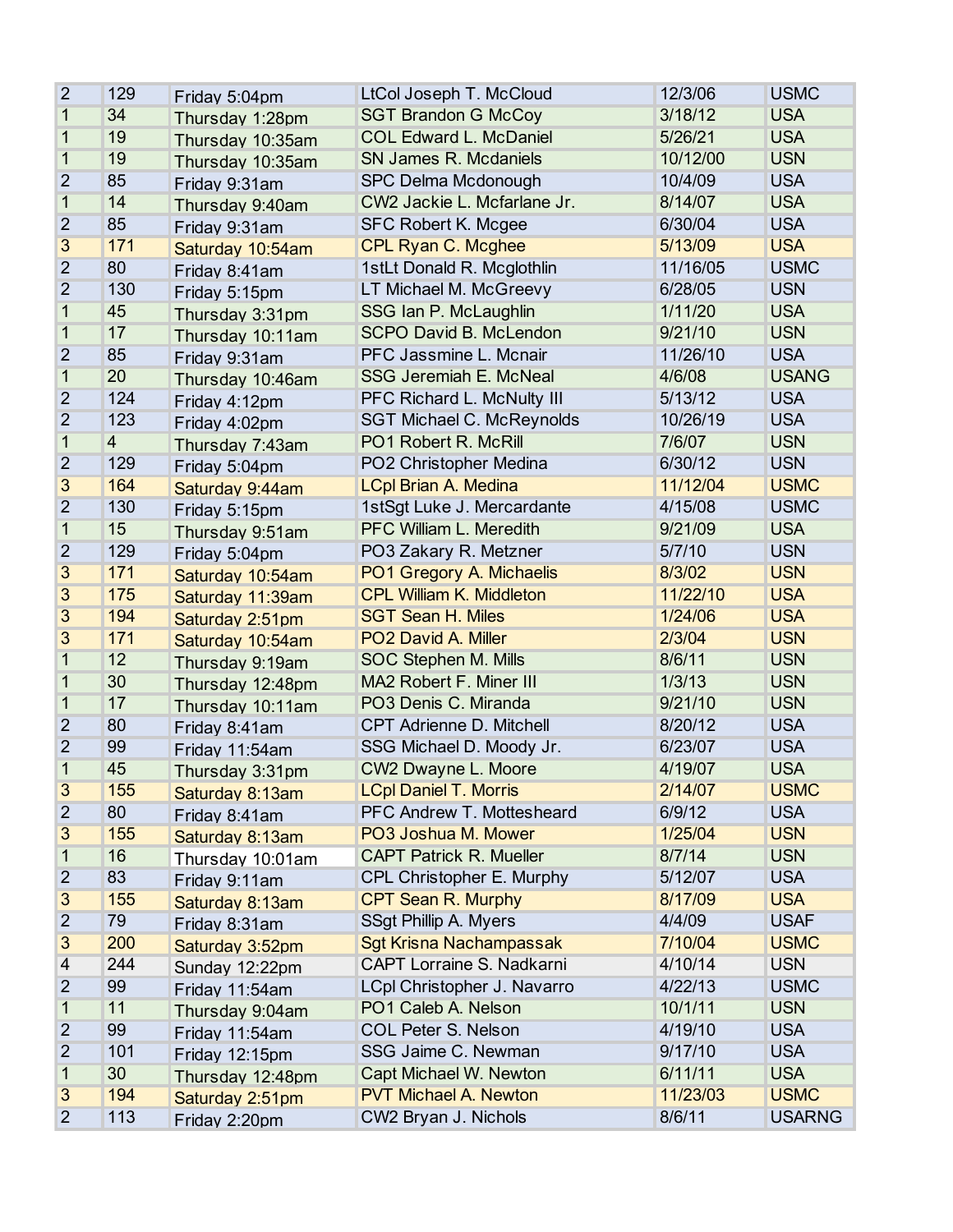| 1              | 19  | Thursday 10:35am | <b>EN2 Marc I. Nieto</b>         | 10/12/00 | <b>USN</b>   |
|----------------|-----|------------------|----------------------------------|----------|--------------|
| 3              | 194 | Saturday 2:51pm  | <b>SFC George Nipper III</b>     | 7/1/11   | <b>USA</b>   |
| 1              | 32  | Thursday 1:08pm  | <b>SGT Caryn E. Nouv</b>         | 7/27/13  | <b>USA</b>   |
| 1              | 12  | Thursday 9:19am  | <b>EODC Nicholas H. Null</b>     | 8/6/11   | <b>USN</b>   |
| $\overline{2}$ | 76  | Friday 8:01am    | SPC Levi E. Nuncio               | 6/22/11  | <b>USA</b>   |
| 4              | 238 | Sunday 11:22am   | CPL Brandon T. Nylund            | 3/7/10   | <b>USMC</b>  |
| 3              | 157 | Saturday 8:33am  | <b>SSG Nathaniel J. Nyren</b>    | 12/28/04 | <b>USA</b>   |
| $\mathbf 1$    | 15  | Thursday 9:51am  | LT Peter B. Ober                 | 7/16/03  | <b>USN</b>   |
| 3              | 205 | Saturday 4:42pm  | <b>SGM Robert D. Odell</b>       | 12/21/04 | <b>USA</b>   |
| 1              | 35  | Thursday 1:38pm  | SGT John C. Osmolski             | 2/5/08   | <b>USA</b>   |
| 1              | 10  | Thursday 8:51am  | Cpl Sean A. Osterman             | 12/16/10 | <b>USMC</b>  |
| 1              | 11  | Thursday 9:04am  | PO1 Brian J. Ouellette           | 5/29/04  | <b>USN</b>   |
| 1              | 11  | Thursday 9:04am  | <b>CPO William R. Owens</b>      | 1/29/17  | <b>USN</b>   |
| 1              | 19  | Thursday 10:35am | <b>EW2 Robert S. Owens</b>       | 10/12/00 | <b>USN</b>   |
| 3              | 206 | Saturday 4:52pm  | LCpl David E. Owens Jr.          | 4/12/03  | <b>USMC</b>  |
| $\overline{2}$ | 97  | Friday 11:33am   | CPT Jesse A. Ozbat               | 5/20/12  | <b>USA</b>   |
| $\overline{2}$ | 113 | Friday 2:20pm    | SPC Ron D. Pagcu                 | 11/4/00  | <b>USA</b>   |
| $\overline{2}$ | 113 | Friday 2:20pm    | SGT Isaac L. Page                | 7/14/03  | <b>USA</b>   |
| $\overline{2}$ | 113 | Friday 2:20pm    | SGT Kevin J. Paige               | 7/4/20   | <b>USA</b>   |
| 1              | 19  | Thursday 10:35am | <b>SN Lakiba N.Palmer</b>        | 10/12/00 | <b>USN</b>   |
| $\overline{2}$ | 97  | Friday 11:33am   | CPT Edward C. Palmer             | 10/31/05 | <b>USA</b>   |
| $\overline{2}$ | 97  | Friday 11:33am   | SSG Christopher F. Pantos        | 4/26/21  | <b>USA</b>   |
| 3              | 178 | Saturday 12:10pm | Cpl Nicholas D. Parada Rodriguez | 5/16/10  | <b>USMC</b>  |
| 4              | 218 | Sunday 8:01am    | PFC Benjamin J. Park             | 6/18/10  | <b>USA</b>   |
| $\overline{2}$ | 97  | Friday 11:33am   | <b>SGM Lionel H. Parker</b>      | 4/22/05  | <b>USA</b>   |
| $\mathbf{1}$   | 19  | Thursday 10:35am | <b>ENFN Joshua L. Parlett</b>    | 10/12/00 | <b>USN</b>   |
| 4              | 218 | Sunday 8:01am    | SPC Shane M. Patsell             | 10/25/04 | <b>USA</b>   |
| 1              | 55  | Thursday 5:14pm  | Sgt Jayton D. Patterson          | 1/15/05  | <b>USMC</b>  |
| 4              | 218 | Sunday 8:01am    | Sgt Timothy S. Patterson         | 11/26/08 | <b>USMC</b>  |
| 1              | 55  | Thursday 5:14pm  | PFC Doris R. Payen               | 3/25/06  | <b>USA</b>   |
| 1              | 55  | Thursday 5:14pm  | A1C Robert A. Pederson           | 4/3/10   | <b>USAF</b>  |
| 1              | 9   | Thursday 8:40am  | <b>SGT Michael C. Peek</b>       | 3/3/07   | <b>USA</b>   |
| 1              | 14  | Thursday 9:40am  | PO3 Justin W. Pegg               | 5/17/18  | <b>USN</b>   |
| 4              | 242 | Sunday 12:02pm   | GySgt Javier O. P. Pena          | 12/1/04  | <b>USMC</b>  |
| $\overline{2}$ | 73  | Friday 7:31am    | SSG Gregory V. Pennington        | 6/21/04  | <b>USA</b>   |
| 4              | 242 | Sunday 12:02pm   | SN James P. L. Pennington        | 10/10/02 | <b>USN</b>   |
| $\overline{2}$ | 68  | Friday 6:40am    | SGT Luis A. Perdomo              | 8/2/21   | <b>USA</b>   |
| $\overline{2}$ | 68  | Friday 6:40am    | <b>SGT Dustin J. Perrott</b>     | 6/21/07  | <b>USA</b>   |
| 3              | 183 | Saturday 1:01pm  | <b>CPT Malcolm X. Perry</b>      | 10/11/20 | <b>USA</b>   |
| 4              | 242 | Sunday 12:02pm   | TSgt Thomas E. Perry II          | 9/12/05  | <b>USAF</b>  |
| 3              | 183 | Saturday 1:01pm  | <b>SSG Robert L. Pettit</b>      | 9/12/05  | <b>USA</b>   |
| 1              | 57  | Thursday 5:36pm  | <b>SGT Grant C. Petty</b>        | 11/25/08 | <b>USANG</b> |
| 3              | 183 | Saturday 1:01pm  | <b>CPT Christopher P. Petty</b>  | 1/5/06   | <b>USA</b>   |
| 1              | 13  | Thursday 9:30am  | <b>LCpl Steven L. Phillips</b>   | 2/7/06   | <b>USMC</b>  |
| $\overline{2}$ | 73  | Friday 7:31am    | SPC Robbie J. Phillips           | 9/24/07  | <b>USA</b>   |
| 3              | 183 | Saturday 1:01pm  | <b>SGT Aron J. Phillips</b>      | 4/26/21  | <b>USA</b>   |
| 3              | 183 | Saturday 1:01pm  | <b>SPC Latonya M. Phillips</b>   | 11/1/01  | <b>USA</b>   |
| $\mathbf 1$    | 12  | Thursday 9:19am  | SO1 Jesse D. Pittman             | 8/6/11   | <b>USN</b>   |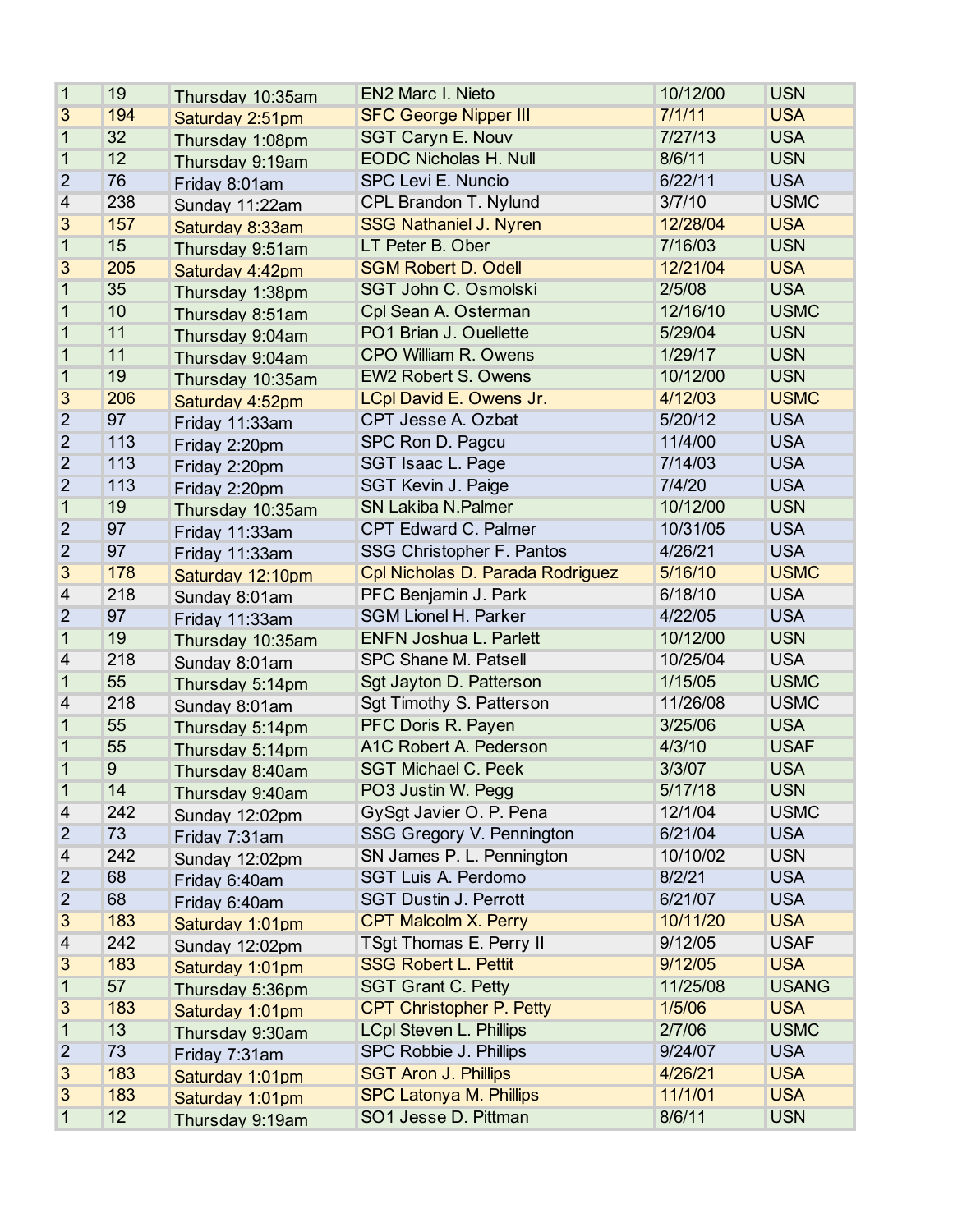| $\overline{2}$          | 73  | Friday 7:31am    | <b>LCpl Marc L. Plotts</b>          | 3/30/10  | <b>USMC</b> |
|-------------------------|-----|------------------|-------------------------------------|----------|-------------|
| $\overline{2}$          | 68  | Friday 6:40am    | SrA Kristine A. Polastre            | 1/26/10  | <b>USAF</b> |
| 1                       | 49  | Thursday 4:13pm  | <b>LCpl Timothy J. Poole</b>        | 1/24/10  | <b>USMC</b> |
| 1                       | 11  | Thursday 9:04am  | ENS Jerry O. Pope II                | 10/17/02 | <b>USN</b>  |
| 1                       | 11  | Thursday 9:04am  | SN Freddie N. Porter, Jr            | 10/12/07 | <b>USN</b>  |
| $\mathbf{1}$            | 51  | Thursday 4:33pm  | <b>MAJ Marvin E. Powell</b>         | 5/9/01   | <b>USA</b>  |
| $\overline{2}$          | 68  | Friday 6:40am    | PFC Christopher S. Powell           | 6/8/03   | <b>USA</b>  |
| 1                       | 51  | Thursday 4:33pm  | <b>LCpl Caleb J. Powers</b>         | 8/17/04  | <b>USMC</b> |
| 1                       | 51  | Thursday 4:33pm  | <b>LCDR Gary W. Prall</b>           | 5/21/03  | <b>USN</b>  |
| 1                       | 31  | Thursday 12:58pm | 1LT Stephen C. Prasnicki            | 6/27/12  | <b>USA</b>  |
| 3                       | 196 | Saturday 3:11pm  | <b>CWO5 John C. Pratt</b>           | 5/28/12  | <b>USA</b>  |
| $\mathbf{1}$            | 23  | Thursday 11:37am | CDR Job W. Price                    | 12/22/12 | <b>USN</b>  |
| $\overline{2}$          | 90  | Friday 10:22am   | 1LT Timothy E. Price                | 9/7/04   | <b>USA</b>  |
| $\overline{2}$          | 90  | Friday 10:22am   | <b>LCpl Christopher M. Pruitt</b>   | 12/6/03  | <b>USMC</b> |
| $\overline{2}$          | 78  | Friday 8:21am    | PFC Michael W. Pyron                | 1/10/12  | <b>USA</b>  |
| $\overline{2}$          | 90  | Friday 10:22am   | SPC James E. Quickley               | 12/10/05 | <b>USA</b>  |
| $\overline{2}$          | 78  | Friday 8:21am    | Capt Michael M. Quin                | 2/22/12  | <b>USMC</b> |
| $\overline{2}$          | 78  | Friday 8:21am    | SSG Sharon L. Quinn                 | 4/27/11  | <b>USA</b>  |
| $\overline{2}$          | 91  | Friday 10:33am   | SPC Jacob N. Raines                 | 9/11/20  | <b>USA</b>  |
| $\overline{2}$          | 91  | Friday 10:33am   | <b>LTC Jack S. Randall</b>          | 9/18/08  | <b>USA</b>  |
| $\overline{2}$          | 91  | Friday 10:33am   | Maj Charles A. Ransom               | 4/27/11  | <b>USAF</b> |
| $\overline{\mathbf{4}}$ | 228 | Sunday 9:42am    | Cpl Nicholas P. Rapavi              | 11/24/06 | <b>USMC</b> |
| $\mathbf{1}$            | 12  | Thursday 9:19am  | <b>SOCS Thomas A. Ratzlaff</b>      | 8/6/11   | <b>USN</b>  |
| $\overline{2}$          | 91  | Friday 10:33am   | SrA Richard G. Redick Jr.           | 8/31/11  | <b>USAF</b> |
| $\overline{2}$          | 116 | Friday 2:50pm    | LCpl Jason C. Redifer               | 1/31/05  | <b>USMC</b> |
| 1                       | 35  | Thursday 1:38pm  | <b>SGM Mary K. Reed</b>             | 4/13/21  | <b>USA</b>  |
| 1                       | 35  | Thursday 1:38pm  | <b>SGT Jeffrey A. Reed</b>          | 3/2/09   | <b>USA</b>  |
| 1                       | 35  | Thursday 1:38pm  | PO1 Eric H. Reedy                   | 4/15/07  | <b>USN</b>  |
| 1                       | 12  | Thursday 9:19am  | <b>SOCS Robert J. Reeves</b>        | 8/6/11   | <b>USN</b>  |
| $\overline{2}$          | 90  | Friday 10:22am   | CPT Kyle R. Reeves                  | 1/28/21  | <b>USA</b>  |
| 1                       | 16  | Thursday 10:01am | PFC Alvaro R. Regalado Sessarego    | 5/30/10  | <b>USA</b>  |
| 1                       | 11  | Thursday 9:04am  | PO1 Thomas E. Retzer                | 6/25/03  | <b>USN</b>  |
| $\overline{2}$          | 81  | Friday 8:51am    | DV1 James E. Reyher                 | 2/26/13  | <b>USN</b>  |
| $\overline{2}$          | 81  | Friday 8:51am    | PO3 Julius L. Reynolds              | 1/13/02  | <b>USN</b>  |
| $\overline{2}$          | 81  | Friday 8:51am    | SSG Eric L. Rice                    | 6/17/02  | <b>USA</b>  |
| 1                       | 9   | Thursday 8:40am  | <b>TSgt Edwin B. Richardson III</b> | 3/3/01   | <b>USAF</b> |
| 1                       | 48  | Thursday 4:03pm  | MSgt Shawn A. Richardson            | 11/25/06 | <b>USAF</b> |
| 3                       | 163 | Saturday 9:34am  | PO2 Cameron D. Richardson           | 7/25/09  | <b>USN</b>  |
| 4                       | 245 | Sunday 12:32pm   | SrA Thomas E. Richardson III        | 3/19/13  | <b>USAF</b> |
| 4                       | 245 | Sunday 12:32pm   | PO3 Sedric M. Riddick               | 2/3/01   | <b>USN</b>  |
| $\overline{2}$          | 116 | Friday 2:50pm    | SN Dakota K. Rigsby                 | 6/17/17  | <b>USN</b>  |
| 3                       | 163 | Saturday 9:34am  | <b>SPC Frank K. Rivers Jr.</b>      | 4/14/04  | <b>USA</b>  |
| 1                       | 8   | Thursday 8:25am  | PO1 Neil C. Roberts                 | 3/4/02   | <b>USN</b>  |
| 1                       | 11  | Thursday 9:04am  | PO2 Dion R. Roberts                 | 9/22/12  | <b>USN</b>  |
| 1                       | 48  | Thursday 4:03pm  | SPC Jordan L. Roberts               | 10/7/09  | <b>USA</b>  |
| 2                       | 116 | Friday 2:50pm    | Sgt Jordan B. Roberts               | 11/14/17 | <b>USMC</b> |
| 1                       | 12  | Thursday 9:19am  | <b>SOCS Heath M. Robinson</b>       | 8/6/11   | <b>USN</b>  |
| 3                       | 190 | Saturday 2:11pm  | <b>CPO Stacey M. Robinson</b>       | 10/7/03  | <b>USN</b>  |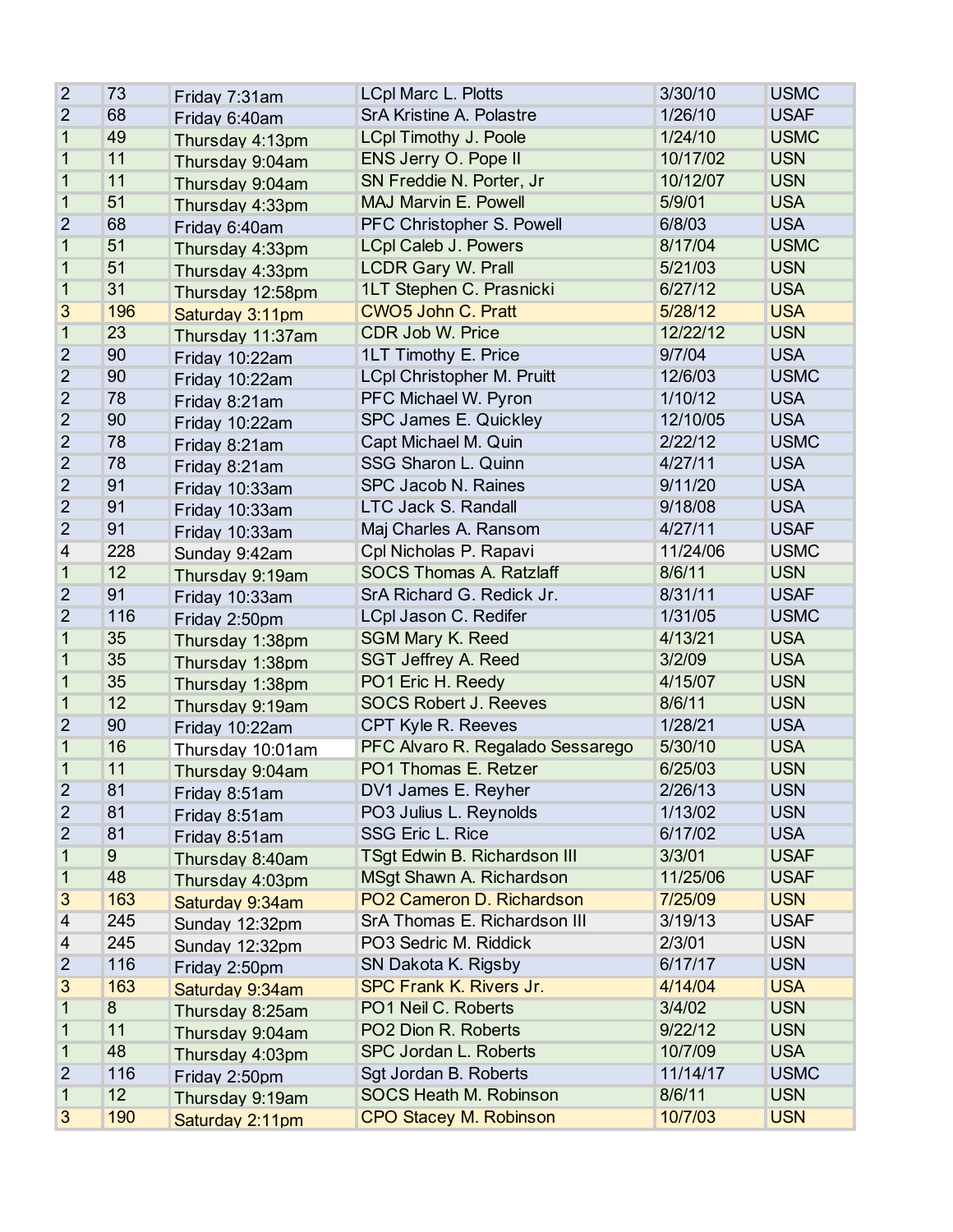| 4              | 245 | Sunday 12:32pm   | SGT Lloyd A. Robinson Jr.           | 10/10/05 | <b>USA</b>    |
|----------------|-----|------------------|-------------------------------------|----------|---------------|
| 4              | 245 | Sunday 12:32pm   | <b>SGT Nathan I. Robinson</b>       | 9/3/12   | <b>USA</b>    |
| 1              | 48  | Thursday 4:03pm  | ET2 David S. Roddy                  | 9/16/06  | <b>USN</b>    |
| $\overline{4}$ | 245 | Sunday 12:32pm   | Sgt Ronald A. Rodriguez             | 8/23/10  | <b>USMC</b>   |
| 3              | 190 | Saturday 2:11pm  | <b>MSgt Jeffrey B. Roll</b>         | 5/31/06  | <b>USAF</b>   |
| 3              | 149 | Saturday 7:11am  | <b>CAPT Richard S. Roomian</b>      | 2/27/10  | <b>USN</b>    |
| 3              | 148 | Saturday 7:01am  | <b>CPT Andrew P. Ross</b>           | 11/27/18 | <b>USA</b>    |
| 3              | 149 | Saturday 7:11am  | PV2 Ashley O. Ross                  | 11/7/06  | <b>USA</b>    |
| 1              | 41  | Thursday 2:51pm  | <b>LtCol Christopher E. Round</b>   | 6/23/06  | <b>USAF</b>   |
| 1              | 19  | Thursday 10:35am | FN Patrick H. Roy                   | 10/12/00 | <b>USN</b>    |
| 3              | 190 | Saturday 2:11pm  | <b>SGT David A. Ruhren</b>          | 12/21/04 | <b>USARNG</b> |
| 1              | 56  | Thursday 5:26pm  | LT John E. Russell                  | 11/11/01 | <b>USN</b>    |
| 3              | 149 | Saturday 7:11am  | <b>SFC Michael L. Russell</b>       | 6/28/05  | <b>USA</b>    |
| 1              | 19  | Thursday 10:35am | EW1 Kevin S. Rux                    | 10/12/00 | <b>USN</b>    |
| 1              | 14  | Thursday 9:40am  | HT1 Michael H. Sahlberg             | 7/4/14   | <b>USN</b>    |
| 1              | 57  | Thursday 5:36pm  | <b>SPC Tenzin L. Samten</b>         | 3/12/08  | <b>USA</b>    |
| 1              | 57  | Thursday 5:36pm  | SPC Pedro R. Santana                | 9/13/21  | <b>USA</b>    |
| 1              | 19  | Thursday 10:35am | MS3 Ronchester M. Santiago          | 10/12/00 | <b>USN</b>    |
| 1              | 56  | Thursday 5:26pm  | AMN Tyrando D. Satchell Jr.         | 6/3/09   | <b>USAF</b>   |
| 1              | 19  | Thursday 10:35am | PO2 Timothy L. Saunders             | 10/12/00 | <b>USN</b>    |
| 1              | 40  | Thursday 2:31pm  | MSgt Thomas A.V. Saunders           | 3/10/15  | <b>USMC</b>   |
| 1              | 40  | Thursday 2:31pm  | PO2 Edward N. Saunders              | 1/22/07  | <b>USN</b>    |
| 1              | 40  | Thursday 2:31pm  | <b>LTC Dave M. Scales</b>           | 9/11/01  | <b>USA</b>    |
| 1              | 15  | Thursday 9:51am  | PO1 David W. Scheller II            | 2/18/19  | <b>USN</b>    |
| $\overline{2}$ | 82  | Friday 9:01am    | PFC Jason D. Scheuerman             | 7/30/05  | <b>USA</b>    |
| 1              | 23  | Thursday 11:37am | <b>SGT Robert C. Schlote</b>        | 5/14/11  | <b>USA</b>    |
| $\overline{2}$ | 103 | Friday 12:37pm   | SSG Jonathan P. Schmidt             | 9/1/12   | <b>USA</b>    |
| $\overline{2}$ | 82  | Friday 9:01am    | PO1 Charles K. Schoeneman           | 4/14/09  | <b>USN</b>    |
| 3              | 214 | Saturday 6:13pm  | <b>SA George C. Schultz</b>         | 1/28/04  | <b>USN</b>    |
| 1              | 27  | Thursday 12:18pm | <b>LCpl Darrell J. Schumann</b>     | 1/26/05  | <b>USMC</b>   |
| 1              | 11  | Thursday 9:04am  | PO2 Joseph C. Schwedler             | 4/6/07   | <b>USN</b>    |
| $\overline{2}$ | 82  | Friday 9:01am    | MAJ Michael C. Schweighart          | 3/22/02  | <b>USA</b>    |
| 4              | 231 | Sunday 10:12am   | <b>CWO3 Kristina Seitzinger</b>     | 9/3/13   | <b>USN</b>    |
| 1              | 11  | Thursday 9:04am  | SOC Brett D. Shadle                 | 3/28/13  | <b>USN</b>    |
| 4              | 224 | Sunday 9:01am    | SGT Jason A. Shaffer                | 4/5/07   | <b>USA</b>    |
| 2              | 103 | Friday 12:37pm   | PFC Autumn M. Shannon               | 2/22/10  | <b>USA</b>    |
| 3              | 212 | Saturday 5:52pm  | <b>PFC David H. Sharrett II</b>     | 1/16/08  | <b>USA</b>    |
| 1              | 9   | Thursday 8:40am  | <b>TSgt Dean J. Shelby</b>          | 3/3/01   | <b>USAF</b>   |
| $\overline{2}$ | 103 | Friday 12:37pm   | PFC David A. Shelton                | 11/20/05 | <b>USA</b>    |
| $\overline{2}$ | 84  | Friday 9:21am    | SSG Kristopher L. Shepherd          | 2/11/05  | <b>USA</b>    |
| 4              | 246 | Sunday 12:42pm   | SGT Stephen R. Sherman              | 2/3/05   | <b>USA</b>    |
| 3              | 214 | Saturday 6:13pm  | <b>ENS Jonathan L. Shinholster</b>  | 5/30/03  | <b>USN</b>    |
| 1              | 20  | Thursday 10:46am | <b>LT Christopher Short</b>         | 6/22/18  | <b>USN</b>    |
| 3              | 214 | Saturday 6:13pm  | <b>LCpl Donald J. Shreffler III</b> | 7/14/01  | <b>USMC</b>   |
| 4              | 247 | Sunday 12:52pm   | SSG Dannie M. Simmons Jr.           | 9/7/12   | <b>USA</b>    |
| 4              | 247 | Sunday 12:52pm   | SGT Christopher C. Simpson          | 3/17/08  | <b>USA</b>    |
| 1              | 9   | Thursday 8:40am  | SSgt John L. Sincavage              | 3/3/01   | <b>USAF</b>   |
| 1              | 9   | Thursday 8:40am  | SSgt Gregory Skurupeyÿ              | 3/3/01   | <b>USAF</b>   |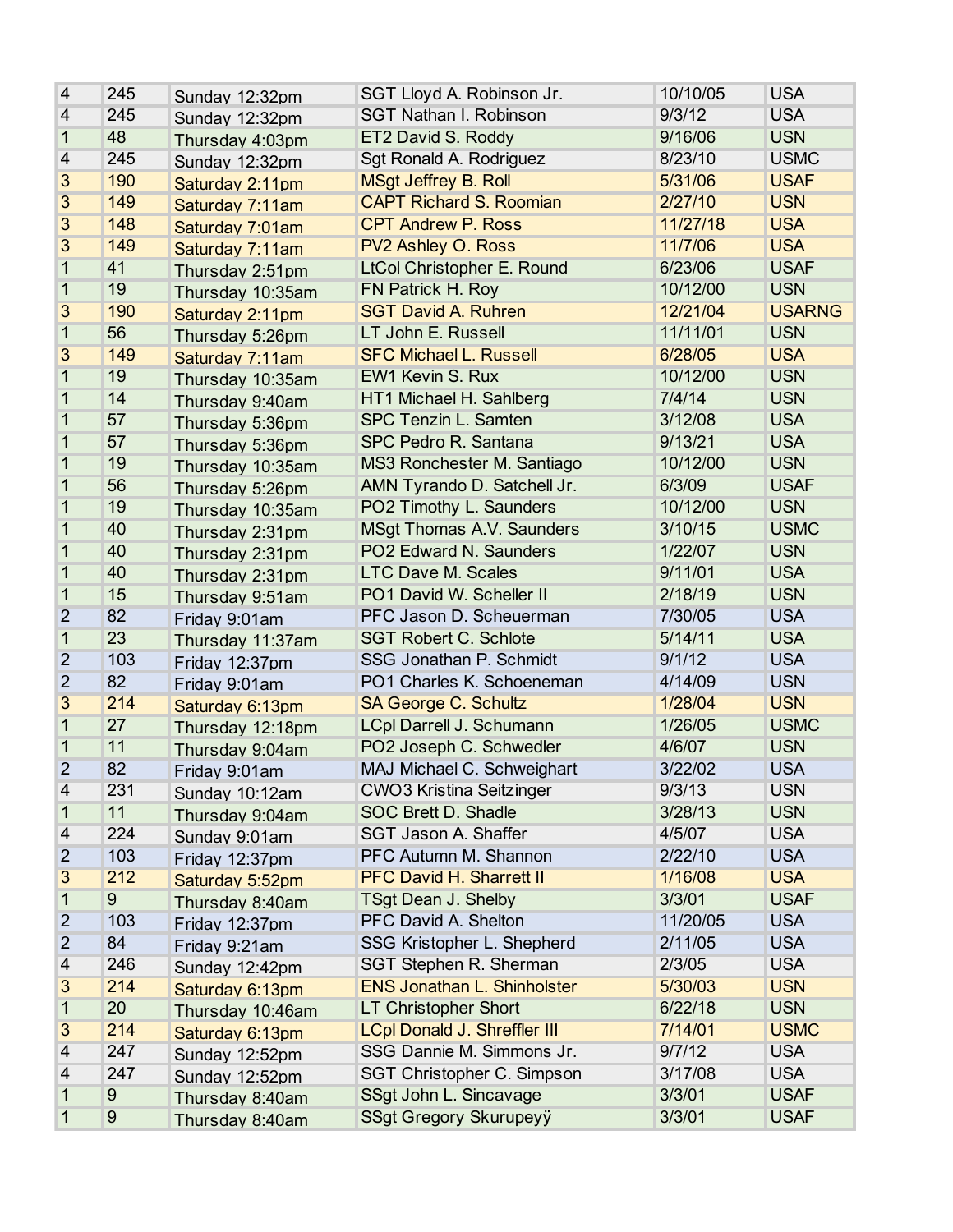| 4              | 247             | Sunday 12:52pm   | <b>LCpl Wesley A. Siye</b>        | 11/9/01  | <b>USMC</b> |
|----------------|-----------------|------------------|-----------------------------------|----------|-------------|
| $\overline{2}$ | 84              | Friday 9:21am    | 1STLT Sarah K. Small              | 9/19/05  | <b>USAF</b> |
| 1              | 10              | Thursday 8:51am  | EN1 Edwin C. Smallwood, Jr        | 11/7/04  | <b>USN</b>  |
| 1              | 17              | Thursday 10:11am | PO2 Adam O. Smith                 | 9/21/10  | <b>USN</b>  |
| 1              | 37              | Thursday 1:59pm  | PFC Michael A. Smith JR           | 4/14/05  | <b>USA</b>  |
| 1              | 37              | Thursday 1:59pm  | <b>SGT Racquel D. Smith</b>       | 6/13/05  | <b>USA</b>  |
| 1              | 57              | Thursday 5:36pm  | ET1 Scottie L. Smith              | 8/23/16  | <b>USN</b>  |
| $\overline{2}$ | 84              | Friday 9:21am    | SSG Earl Smith Jr.                | 4/12/04  | <b>USA</b>  |
| $\mathbf{1}$   | 1               | Thursday 7:12am  | Lt Sean C. Snyder                 | 1/8/14   | <b>USN</b>  |
| 3              | 179             | Saturday 12:20pm | <b>MSG Lisa M. Soto</b>           | 1/2/21   | <b>USA</b>  |
| $\mathbf{1}$   | 11              | Thursday 9:04am  | PO1 Luis A. Souffront             | 2/7/08   | <b>USN</b>  |
| $\mathbf{1}$   | 12              | Thursday 9:19am  | SO2 Nicholas P. Spehar            | 8/6/11   | <b>USN</b>  |
| 3              | 179             | Saturday 12:20pm | <b>SFC Christopher Spencer</b>    | 10/5/21  | <b>USA</b>  |
| 3              | 179             | Saturday 12:20pm | SGT Lawrence G. Sprader Jr.       | 6/12/07  | <b>USA</b>  |
| 3              | 179             | Saturday 12:20pm | <b>MSgt William E. Spraker II</b> | 8/30/07  | <b>USAF</b> |
| $\mathbf{1}$   | 17              | Thursday 10:11am | <b>CPL Shannon L. Squires</b>     | 8/28/06  | <b>USA</b>  |
| 3              | 179             | Saturday 12:20pm | <b>SPC Joseph W. Stacy</b>        | 5/29/08  | <b>USA</b>  |
| $\mathbf{1}$   | 18              | Thursday 10:22am | CN Trevor J. Stanley              | 4/7/12   | <b>USN</b>  |
| $\overline{2}$ | 114             | Friday 2:30pm    | PO3 Kristi L. Stanley             | 1/9/01   | <b>USN</b>  |
| $\overline{2}$ | 114             | Friday 2:30pm    | <b>SSG Robert Stanley</b>         | 3/5/07   | <b>USA</b>  |
| $\mathbf{1}$   | $\overline{8}$  | Thursday 8:25am  | SSG Andrew J. Stauffenberg        | 5/19/17  | <b>USA</b>  |
| $\overline{2}$ | 114             | Friday 2:30pm    | SSG Sean R. Stephenson            | 8/25/08  | <b>USA</b>  |
| $\mathbf{1}$   | 5               | Thursday 7:53am  | SSG Mark A. Stets Jr.             | 2/3/10   | <b>USA</b>  |
| 3              | 153             | Saturday 7:53am  | <b>SSG David H. Stewart</b>       | 6/20/14  | <b>USMC</b> |
| 1              | $\overline{2}$  | Thursday 7:22am  | Cpl Joshua C. Sticklen            | 12/3/06  | <b>USMC</b> |
| 1              | 37              | Thursday 1:59pm  | CW4 James L. Stidfole II          | 4/3/11   | <b>USA</b>  |
| 1              | 11              | Thursday 9:04am  | PO1 Tyler S. Stimson              | 7/16/10  | <b>USN</b>  |
| 4              | 230             | Sunday 10:02am   | PO2 Jules D. Stobaugh             | 7/18/17  | <b>USN</b>  |
| 4              | 230             | Sunday 10:02am   | <b>SGM Gary D. Stockford</b>      | 8/5/08   | <b>USA</b>  |
| 4              | 229             | Sunday 9:52am    | SPC Kyle P. Stoeckli              | 6/1/13   | <b>USA</b>  |
| 3              | 154             | Saturday 8:03am  | Cpl Sean A. Stokes                | 7/30/07  | <b>USMC</b> |
| 3              | 154             | Saturday 8:03am  | <b>SSG Thomas S. Storrs</b>       | 10/30/07 | <b>USA</b>  |
| 3              | 154             | Saturday 8:03am  | <b>LCpl Terrence L. Stovall</b>   | 10/10/11 | <b>USMC</b> |
| 1              | 12 <sub>2</sub> | Thursday 9:19am  | PO1 Michael J. Strange            | 8/6/11   | <b>USN</b>  |
| $\overline{2}$ | 129             | Friday 5:04pm    | LtCol Mark E. Stratton            | 5/26/09  | <b>USAF</b> |
| 2              | 129             | Friday 5:04pm    | SPC James C. Strickler            | 1/26/08  | <b>USA</b>  |
| 1              | 29              | Thursday 12:38pm | Sgt Charles C. Strong             | 9/15/14  | <b>USMC</b> |
| 1              | 52              | Thursday 4:43pm  | <b>SGT Jesse W. Strong</b>        | 1/26/05  | USMC-R      |
| 3              | 184             | Saturday 1:11pm  | <b>CPT Mark N. Stubenhofer</b>    | 12/7/04  | <b>USA</b>  |
| 1              | $\overline{9}$  | Thursday 8:40am  | <b>SSgt Richard L. Summerell</b>  | 3/3/01   | <b>USAF</b> |
| 3              | 184             | Saturday 1:11pm  | PO2 Bradley E. Sunkins Jr.        | 3/16/11  | <b>USN</b>  |
| 4              | 244             | Sunday 12:22pm   | CW5 Sharon T. Swartworth          | 11/7/03  | <b>USA</b>  |
| 3              | 187             | Saturday 1:41pm  | <b>LtCol Keith M. Sweaney</b>     | 12/11/00 | <b>USMC</b> |
| 1              | 19              | Thursday 10:35am | FN Gary G. Swenchonis             | 10/12/00 | <b>USN</b>  |
| 4              | 243             | Sunday 12:12pm   | PO3 James M. Swink II             | 8/27/10  | <b>USN</b>  |
| 1              | 14              | Thursday 9:40am  | SPC Pendelton L. Sykes II         | 4/6/05   | <b>USA</b>  |
| 1              | 33              | Thursday 1:18pm  | SPC Shawn D. Sykes                | 5/7/09   | <b>USA</b>  |
| 3              | 185             | Saturday 1:21pm  | <b>SSG Ayman A. Taha</b>          | 12/30/05 | <b>USA</b>  |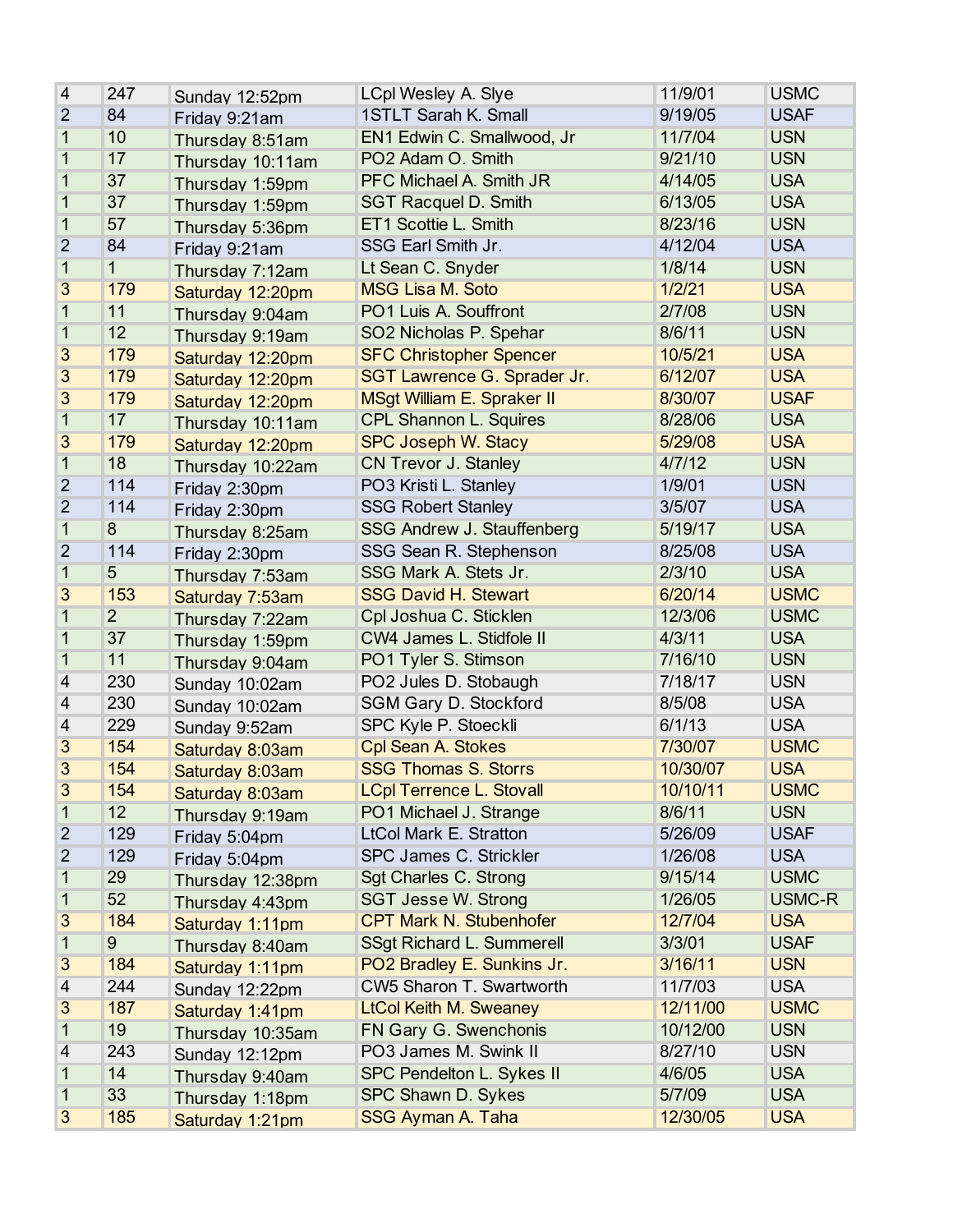| 1              | 11             | Thursday 9:04am  | PO1 David M. Tapper                 | 8/20/03  | <b>USN</b>    |
|----------------|----------------|------------------|-------------------------------------|----------|---------------|
| 1              | 8              | Thursday 8:25am  | Cpl Jacob A. Tate                   | 1/2/11   | <b>USMC</b>   |
| 1              | 33             | Thursday 1:18pm  | Cpl Keith E. Taylor                 | 11/8/09  | <b>USMC</b>   |
| 1              | 49             | Thursday 4:13pm  | HM1 Jeffrey S. Taylor               | 6/28/05  | <b>USN</b>    |
| $\overline{2}$ | 87             | Friday 9:51am    | CPT John R. Teal                    | 10/23/03 | <b>USA</b>    |
| $\mathbf{1}$   | $\overline{3}$ | Thursday 7:32am  | <b>SGT Robert G. Tenney Jr</b>      | 6/29/11  | <b>USA</b>    |
| $\overline{2}$ | 108            | Friday 1:28pm    | <b>SSG David W. Textor</b>          | 7/15/08  | <b>USA</b>    |
| 1              | 11             | Thursday 9:04am  | SOC Collin T. Thomas                | 8/18/10  | <b>USN</b>    |
| 1              | 33             | Thursday 1:18pm  | <b>PV2 Vincent Von Thomas</b>       | 12/15/07 | <b>USA</b>    |
| $\overline{2}$ | 87             | Friday 9:51am    | SPC Zion T. Thompkins               | 6/12/20  | <b>USA</b>    |
| $\overline{2}$ | 87             | Friday 9:51am    | SSgt Kevin T. Thompson              | 5/22/02  | <b>USMC</b>   |
| $\overline{2}$ | 87             | Friday 9:51am    | LTC Todd D. Thomson                 | 3/13/15  | <b>USA</b>    |
| 3              | 193            | Saturday 2:41pm  | <b>LCpl Jeremy L. Tinnel</b>        | 7/1/07   | <b>USMC</b>   |
| 1              | 14             | Thursday 9:40am  | PO1 Dominic J. Tintari              | 5/4/14   | <b>USN</b>    |
| 1              | 53             | Thursday 4:54pm  | CW3 Danita G. Tipton                | 10/16/03 | <b>USA</b>    |
| 1              | 53             | Thursday 4:54pm  | <b>SFC Robin L. Towns</b>           | 10/24/07 | <b>USARNG</b> |
| $\overline{2}$ | 71             | Friday 7:10am    | <b>COL Gregory S. Townsend</b>      | 4/22/19  | <b>USA</b>    |
| $\overline{2}$ | 71             | Friday 7:10am    | SGT Tromaine K. Toy Sr.             | 4/16/05  | <b>USA</b>    |
| 1              | 11             | Thursday 9:04am  | PO2 Tyler J. Trahan                 | 4/30/09  | <b>USN</b>    |
| 1              | 19             | Thursday 10:35am | <b>LT Andrew Triplett</b>           | 10/12/00 | <b>USN</b>    |
| 1              | 10             | Thursday 8:51am  | PFC Andrew L. Tuazon                | 5/10/04  | <b>USA</b>    |
| 1              | 12             | Thursday 9:19am  | SO1 Jon T. Tumilson                 | 8/6/11   | <b>USN</b>    |
| 1              | 53             | Thursday 4:54pm  | SPC Erin L. Turner-Schaefer         | 12/11/05 | <b>USA</b>    |
| $\overline{2}$ | 123            | Friday 4:02pm    | <b>1SGT Eddie Turner</b>            | 6/22/10  | <b>USA</b>    |
| $\overline{2}$ | 71             | Friday 7:10am    | <b>MSgt Beverly R. Tuttle</b>       | 4/2/08   | <b>USAF</b>   |
| 1              | 20             | Thursday 10:46am | <b>SGT Zanishia N. Usher</b>        | 8/20/12  | <b>USA</b>    |
| 1              | 11             | Thursday 9:04am  | CPO Lance M. Vaccaro                | 3/6/08   | <b>USN</b>    |
| 1              | $6\phantom{1}$ | Thursday 8:03am  | <b>SOCS Thomas J. Valentine</b>     | 2/13/08  | <b>USN</b>    |
| 1              | 1              | Thursday 7:12am  | Lt Wesley Van Dorn                  | 1/8/14   | <b>USN</b>    |
| $\mathbf{1}$   | 12             | Thursday 9:19am  | SOC Aaron C. Vaughn                 | 8/6/11   | <b>USN</b>    |
| 3              | 198            | Saturday 3:32pm  | <b>SFC Anthony Venetz Jr.</b>       | 1/28/11  | <b>USA</b>    |
| 1              | 53             | Thursday 4:54pm  | <b>SSG Russell J. Verdugo</b>       | 5/23/05  | <b>USA</b>    |
| 1              | 12             | Thursday 9:19am  | <b>EODSC Kraig M. Vickers</b>       | 8/6/11   | <b>USN</b>    |
| $\overline{2}$ | 71             | Friday 7:10am    | Sqt Cory M. Vickery                 | 11/9/13  | <b>USMC</b>   |
| 1              | 53             | Thursday 4:54pm  | 1LT Laura M. Walker                 | 8/18/05  | <b>USA</b>    |
| 2              | 69             | Friday 6:50am    | SGT Valarie D. Walker-Canaday       | 1/3/06   | <b>USA</b>    |
| $\overline{2}$ | 123            | Friday 4:02pm    | <b>CPO Demond A. Walker</b>         | 2/12/15  | <b>USN</b>    |
| $\overline{2}$ | 123            | Friday 4:02pm    | <b>SFC Larry K. Walker</b>          | 5/22/08  | <b>USA</b>    |
| 1              | 53             | Thursday 4:54pm  | <b>PFC Morris L. Walker</b>         | 8/18/09  | <b>USA</b>    |
| 3              | 191            | Saturday 2:21pm  | <b>COL Kenneth A. Walters</b>       | 5/19/12  | <b>USAF</b>   |
| 1              | 54             | Thursday 5:04pm  | <b>LtCol James J. Walton</b>        | 6/21/08  | <b>USA</b>    |
| 1              | 9              | Thursday 8:40am  | <b>SSG Robert F. Ward</b>           | 3/3/01   | <b>USA</b>    |
| $\overline{2}$ | 69             | Friday 6:50am    | PO1 Maurice E. Warner               | 7/20/10  | <b>USN</b>    |
| 1              | 9              | Thursday 8:40am  | <b>MAJ Frederick V. Watkins III</b> | 3/3/01   | <b>USANG</b>  |
| 2              | 69             | Friday 6:50am    | LtCol William R. Watkins III        | 4/7/03   | <b>USAF</b>   |
| 1              | $\overline{7}$ | Thursday 8:14am  | <b>LCpl Kelly EC Watters</b>        | 6/11/08  | <b>USMC</b>   |
| 1              | 40             | Thursday 2:31pm  | 1LT Todd W. Weaver                  | 9/9/10   | <b>USA</b>    |
| 3              | 191            | Saturday 2:21pm  | <b>Cpl Christopher L. Weaver</b>    | 1/26/05  | <b>USMC-R</b> |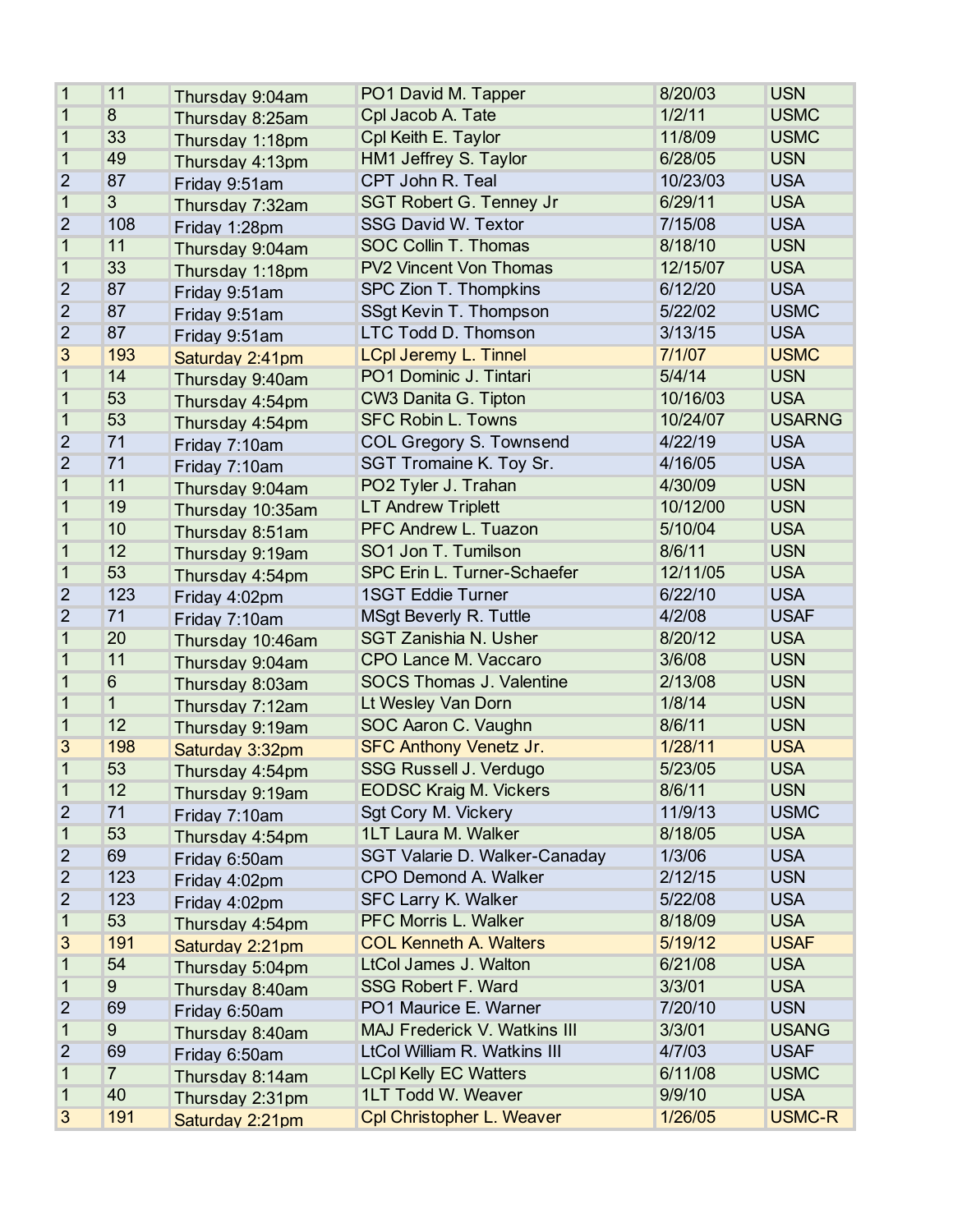| 3                        | 191            | Saturday 2:21pm  | <b>TSgt Erich M. Wedding</b>      | 12/26/09 | <b>USAF</b>   |
|--------------------------|----------------|------------------|-----------------------------------|----------|---------------|
| $\mathbf{1}$             | 1              | Thursday 7:12am  | PFC Eric S. Weinrich              | 2/3/04   | <b>USA</b>    |
| 3                        | 191            | Saturday 2:21pm  | <b>SPC Bradley J. Welch</b>       | 3/24/19  | <b>USA</b>    |
| 1                        | 43             | Thursday 3:11pm  | <b>SPC Travis M. West</b>         | 3/13/21  | <b>USA</b>    |
| 4                        | 220            | Sunday 8:21am    | LTJG Bruce B. West Jr.            | 5/21/11  | <b>USN</b>    |
| 4                        | 220            | Sunday 8:21am    | WO1 Aaron B. West                 | 2/25/09  | <b>USA</b>    |
| 4                        | 220            | Sunday 8:21am    | 1stLt Alexander E. Wetherbee      | 9/12/04  | <b>USMC</b>   |
| 4                        | 217            | Sunday 7:51am    | PO3 Jacob J. Wheaton              | 7/28/01  | <b>USN</b>    |
| 4                        | 217            | Sunday 7:51am    | <b>SFC Stacey A. Wheeler</b>      | 7/4/21   | <b>USA</b>    |
| $\overline{\mathcal{A}}$ | 217            | Sunday 7:51am    | <b>SPC Devounce F. White</b>      | 12/10/05 | <b>USA</b>    |
| $\mathbf{1}$             | 21             | Thursday 11:17am | CW2 James E. Whitehead            | 12/21/06 | <b>USA</b>    |
| $\overline{2}$           | 75             | Friday 7:51am    | PO3 Nicholas J. Whorrall          | 12/1/04  | <b>USN</b>    |
| 1                        | 19             | Thursday 10:35am | SN Craig B. Wibberley             | 10/12/00 | <b>USN</b>    |
| 4                        | 246            | Sunday 12:42pm   | <b>SGT Darnell D. Wiggins</b>     | 5/14/05  | <b>USA</b>    |
| 1                        | 14             | Thursday 9:40am  | <b>SCPO Chad M. Wilkinson</b>     | 10/29/18 | <b>USN</b>    |
| $\mathbf{1}$             | 8              | Thursday 8:25am  | LT Nathan H. Williams             | 4/6/11   | <b>USN</b>    |
| $\overline{2}$           | 75             | Friday 7:51am    | PO1 Richard A. Williams           | 1/22/05  | <b>USN</b>    |
| $\overline{2}$           | 75             | Friday 7:51am    | <b>SFC Henry S. Williams</b>      | 11/13/21 | <b>USA</b>    |
| 3                        | 215            | Saturday 6:23pm  | <b>SPC Shondell L. Wilson</b>     | 1/13/02  | <b>USA</b>    |
| 4                        | 217            | Sunday 7:51am    | PFC Thomas R. Wilson              | 8/27/07  | <b>USA</b>    |
| 4                        | 246            | Sunday 12:42pm   | <b>SGT Kevin T. Wilson</b>        | 9/21/07  | <b>USA</b>    |
| $\overline{2}$           | 75             | Friday 7:51am    | SSG Jessica M. Wing               | 8/27/12  | <b>USARNG</b> |
| $\overline{2}$           | 132            | Friday 5:35pm    | SSgt George L. Winkler            | 4/3/45   | <b>USAF</b>   |
| 4                        | 246            | Sunday 12:42pm   | CPL Jonathan D. Winterbottom      | 5/23/07  | <b>USA</b>    |
| 3                        | 215            | Saturday 6:23pm  | <b>CSM Rickey Witcher</b>         | 5/31/07  | <b>USA</b>    |
| 1                        | 34             | Thursday 1:28pm  | <b>SGT Aaron X. Wittman</b>       | 1/10/13  | <b>USA</b>    |
| 1                        | 24             | Thursday 11:47am | <b>SSG Zachary R. Wobler</b>      | 2/6/05   | <b>USA</b>    |
| 3                        | 215            | Saturday 6:23pm  | <b>LCpl Colin J. Wolfe</b>        | 8/30/06  | <b>USMC</b>   |
| 3                        | 187            | Saturday 1:41pm  | <b>SN Matthew L. Wood</b>         | 4/20/03  | <b>USN</b>    |
| $\mathbf{1}$             | 11             | Thursday 9:04am  | PO2 Ronald T. Woodle              | 2/16/10  | <b>USN</b>    |
| 3                        | 187            | Saturday 1:41pm  | <b>SGM Donnie B. Woodruff</b>     | 11/16/11 | <b>USA</b>    |
| 1                        | 15             | Thursday 9:51am  | SFC William B. Woods Jr.          | 8/16/09  | <b>USA</b>    |
| 1                        | 12             | Thursday 9:19am  | <b>SOC Jason R. Workman</b>       | 8/6/11   | <b>USN</b>    |
| 1                        | $\overline{3}$ | Thursday 7:32am  | <b>SSG Christopher D. Worrell</b> | 4/22/10  | <b>USA</b>    |
| 3                        | 187            | Saturday 1:41pm  | <b>LTC Thomas A. Wren</b>         | 11/5/05  | USA-R         |
| 3                        | 174            | Saturday 11:28am | <b>CDT Nicholas J. Wright</b>     | 6/20/15  | <b>USA</b>    |
| 3                        | 174            | Saturday 11:28am | <b>LCpl Charles F. Wright</b>     | 1/2/10   | <b>USMC</b>   |
| 3                        | 174            | Saturday 11:28am | <b>SSgt Cary M. Wylie</b>         | 4/10/03  | <b>USAF</b>   |
| 3                        | 174            | Saturday 11:28am | Cpl Jonathan T. Yale              | 4/22/08  | <b>USMC</b>   |
| 1                        | 47             | Thursday 3:53pm  | 2LT Ryan C. Yancey                | 8/24/12  | <b>USA</b>    |
| 1                        | 47             | Thursday 3:53pm  | <b>CPO Donald M. Young</b>        | 9/11/01  | <b>USN</b>    |
| 1                        | 47             | Thursday 3:53pm  | HM3 Travis L. Youngblood          | 7/21/05  | <b>USN</b>    |
| 3                        | 187            | Saturday 1:41pm  | <b>SPC Tyrell D. Younger</b>      | 6/3/19   | <b>USA</b>    |
| 3                        | 199            | Saturday 3:42pm  | <b>LtCol Robert J. Zangas</b>     | 3/9/04   | <b>USMC</b>   |
| 3                        | 199            | Saturday 3:42pm  | <b>LtCol Robert M. Zeisler</b>    | 3/10/04  | <b>USMC</b>   |
| 1                        | 55             | Thursday 5:14pm  | <b>TSGT Daniel L. Zerbe</b>       | 8/6/11   | <b>USAF</b>   |
| 1                        | 55             | Thursday 5:14pm  | 1LT Michael T. Ziegler            | 12/30/15 | <b>USA</b>    |
| 1                        | 43             | Thursday 3:11pm  | COL Douglas K. Zimmerman II       | 6/2/06   | <b>USA</b>    |